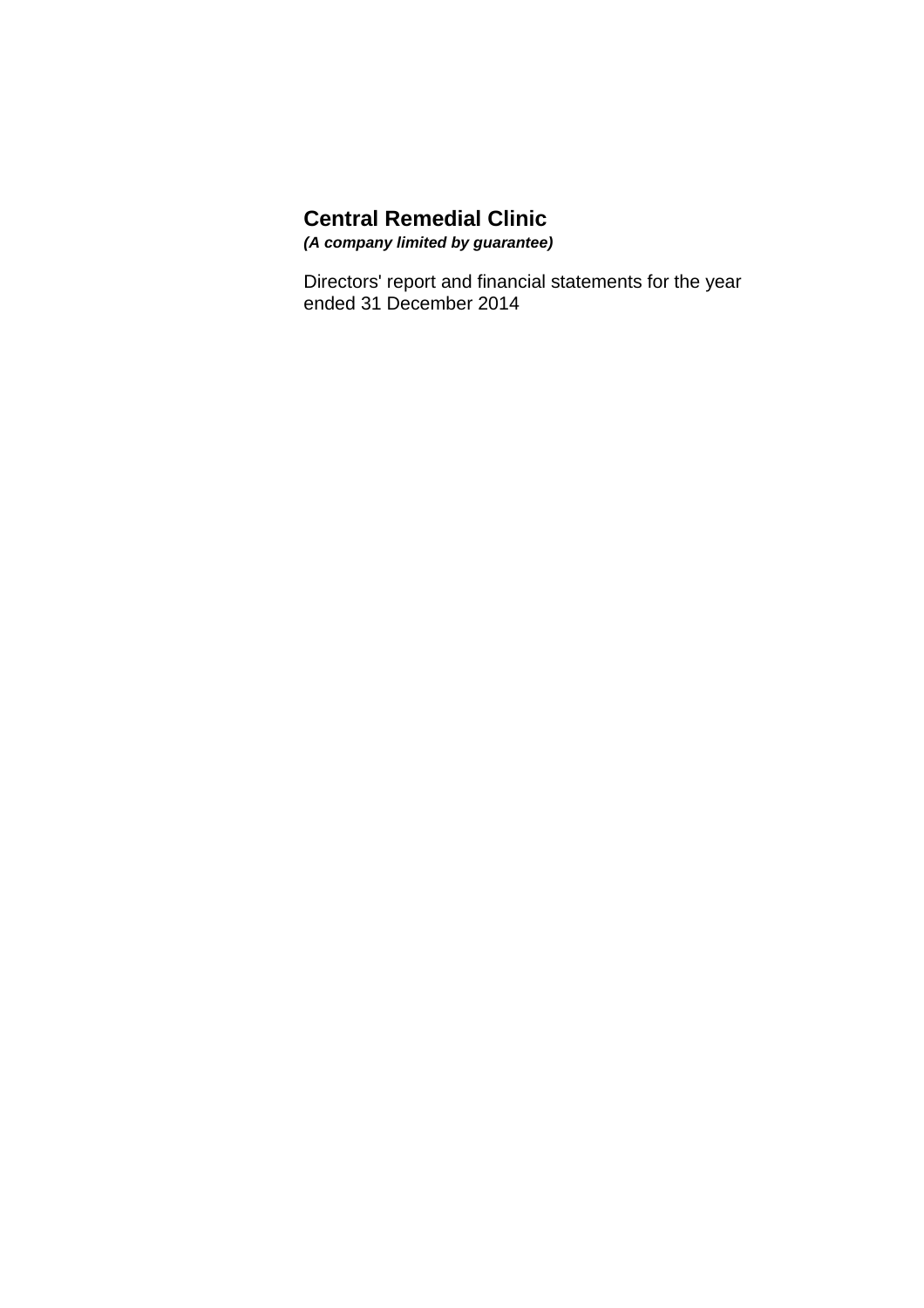# **DIRECTORS' REPORT AND FINANCIAL STATEMENTS for the year ended 31 December 2014**

| <b>TABLE OF CONTENTS</b>                       | PAGE |
|------------------------------------------------|------|
| MEMBERS, DIRECTORS AND OTHER INFORMATION       | 2    |
| DIRECTORS' REPORT                              | 5    |
| INDEPENDENT AUDITOR'S REPORT                   | 11   |
| <b>PROFIT AND LOSS ACCOUNT</b>                 | 13   |
| STATEMENT OF TOTAL RECOGNISED GAINS AND LOSSES | 14   |
| <b>BALANCE SHEET</b>                           | 15   |
| <b>CASH FLOW STATEMENT</b>                     | 16   |
| NOTES TO THE FINANCIAL STATEMENTS              | 17   |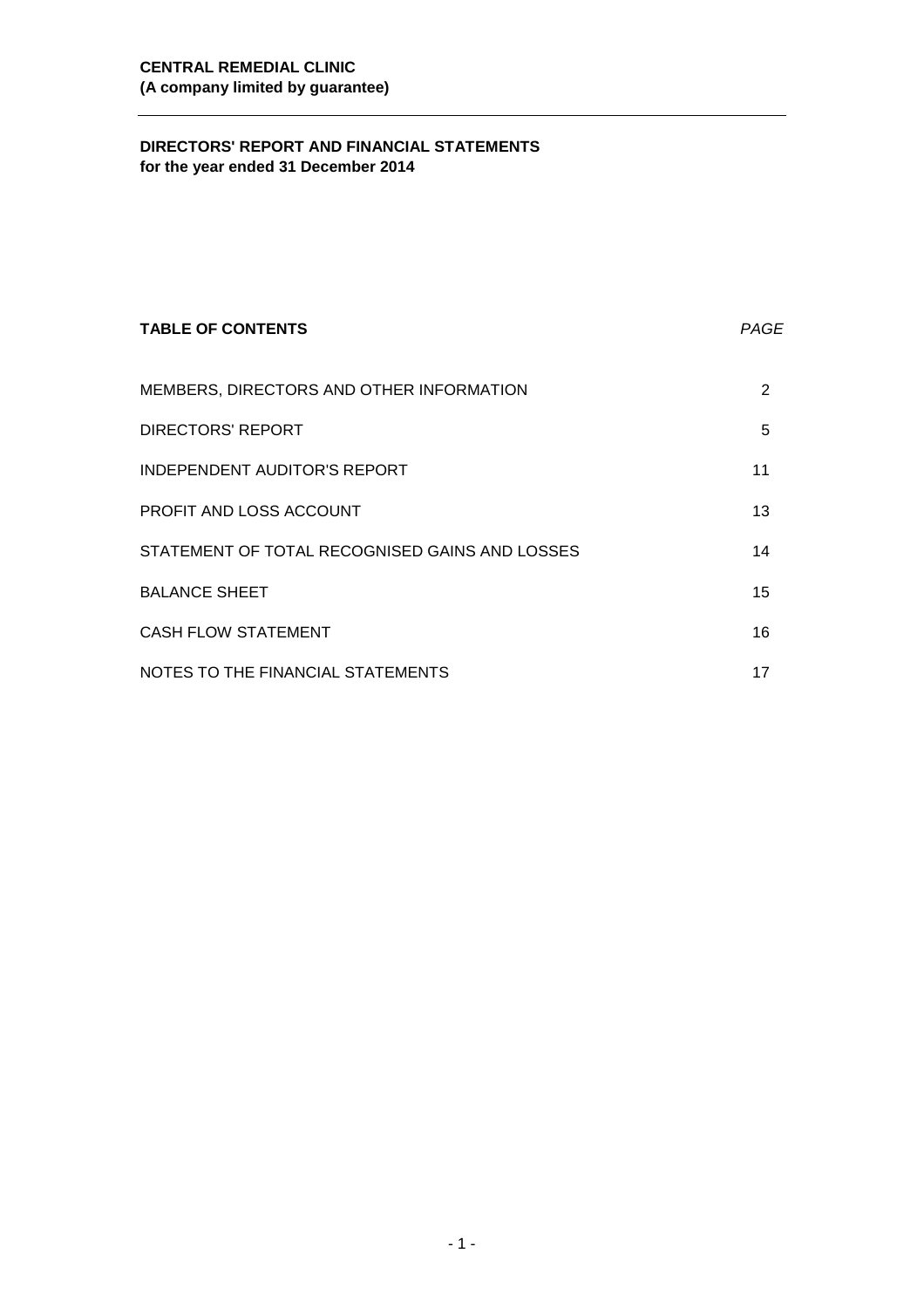# **MEMBERS, DIRECTORS AND OTHER INFORMATION for the year ended 31 December 2014**

### *MEMBERS*

In 2014, prior to the appointment of the new Board of Directors (see Directors report on page 5) the Company had only six members which was below the statutory minimum number of members then required under Company law for a company limited by guarantee. Those six members resigned immediately after the Annual General Meeting for 2014. In accordance with the Company's Articles of Association, the Board appointed new members from their number, such members having agreed to be appointed as an interim measure.

### *DIRECTORS*

*Appointed by the Health Services Executive ('HSE') for the period from 01/01/2014 to 11/4/2014*

Mr. J. Cregan *(appointed 16/2/2014, resigned 11/4/2014)*

Ms. A. Fitzgerald *(appointed 16/2/2014, resigned 11/4/2014)*

*For the period from 27/3/2014:*

Mr. K. Timmins (Chairperson) *(appointed 27/3/2014)*

- Ms. C.A. Casey (Vice-Chairperson) *(appointed 27/3/2014)*
- Mr. M. McLachlan *(appointed 27/3/2014)*
- Mr. D. Daly *(appointed 14/4/2014)*
- Mr. S. Hickey *(appointed 27/3/2014)*
- Mr. T. Fleming *(appointed 27/3/2014)*
- Mr. T. Quinn *(appointed 27/3/2014)*
- Ms. E. Moriarty Crowley *(appointed 27/3/2014)*
- Ms. C. McElhinney *(appointed 14/4/2014)*
- Ms. F. Mahon (appointed 3/11/14)

*SECRETARY*

*For the period from 27/3/2014:* Ms. C.A. Casey *(appointed 27/3/2014, resigned 3/11/2014) Ms. F. Mahon (appointed 3/11/2014)*

*BOARD REMUNERATION COMMITTEE For the period from 14/4/2014:* Ms. C.A. Casey (Chairperson) *(appointed 14/4/2014)* Mr. K. Timmins *(appointed 14/4/2014)* Mr. T. Fleming *(appointed 14/4/2014)* Mr. M. McLachlan *(appointed 14/4/2014)*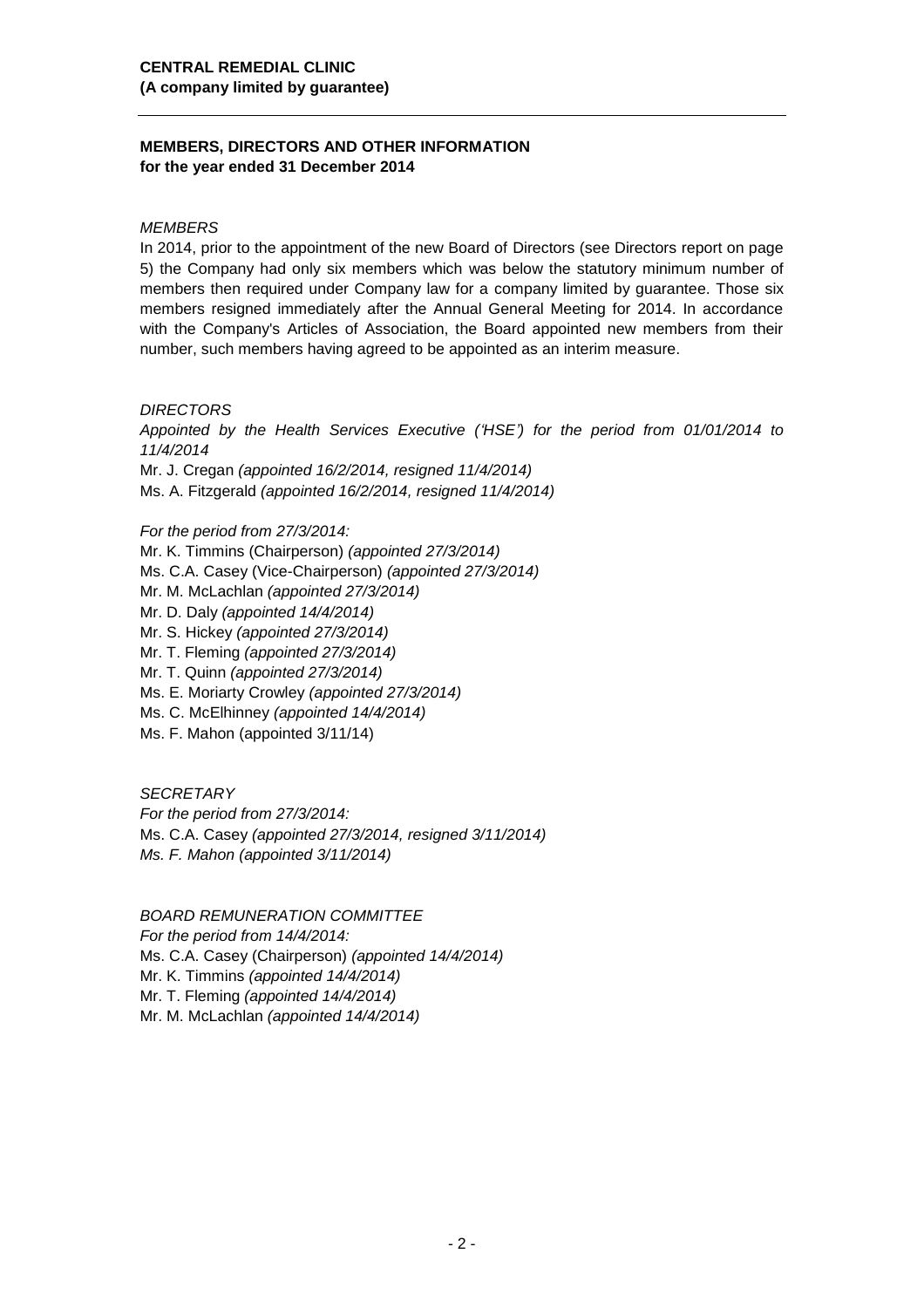### **MEMBERS, DIRECTORS AND OTHER INFORMATION for the year ended 31 December 2014 (Continued)**

*BOARD AUDIT COMMITTEE For the period from 14/4/2014:* Ms. C. McElhinney (Chairperson) *(appointed 14/4/2014)* Mr. S. Hickey *(appointed 14/4/2014)* Ms. E. Moriarty Crowley *(appointed 14/4/2014)* Mr. D. Daly *(appointed 14/4/2014)*

*BOARD QUALITY, RISK & SAFETY COMMITTEE For the period from 01/12/2014* Ms. F. Mahon (Chairperson) (*appointed 01/12/2014*) Mr. S. Hickey (*appointed 01/12/2014*) Mr. M McLachlan (*appointed 01/12/2014*)

| <b>REGISTERED OFFICE</b>         | Penny Ansley Memorial Building,<br>Vernon Avenue,<br>Clontarf,<br>Dublin 3.      |
|----------------------------------|----------------------------------------------------------------------------------|
| <b>COMPANY REGISTERED NUMBER</b> | 14880                                                                            |
| <b>CHARITY NUMBER</b>            | CHY4998                                                                          |
| <b>BANKERS</b>                   | AIB Bank,<br>53/54 Main Street,<br>Finglas,<br>Dublin 11.                        |
| <b>SOLICITORS</b>                | Mason Hayes & Curran,<br>South Bank House,<br><b>Barrow Street,</b><br>Dublin 4. |
|                                  | Gore & Grimes Solicitors,<br>Cavendish House,<br>Smithfield,<br>Dublin 7.        |
|                                  | Eversheds<br>One Earlsfort Centre<br><b>Earlsfort Terrace</b><br>Dublin 2        |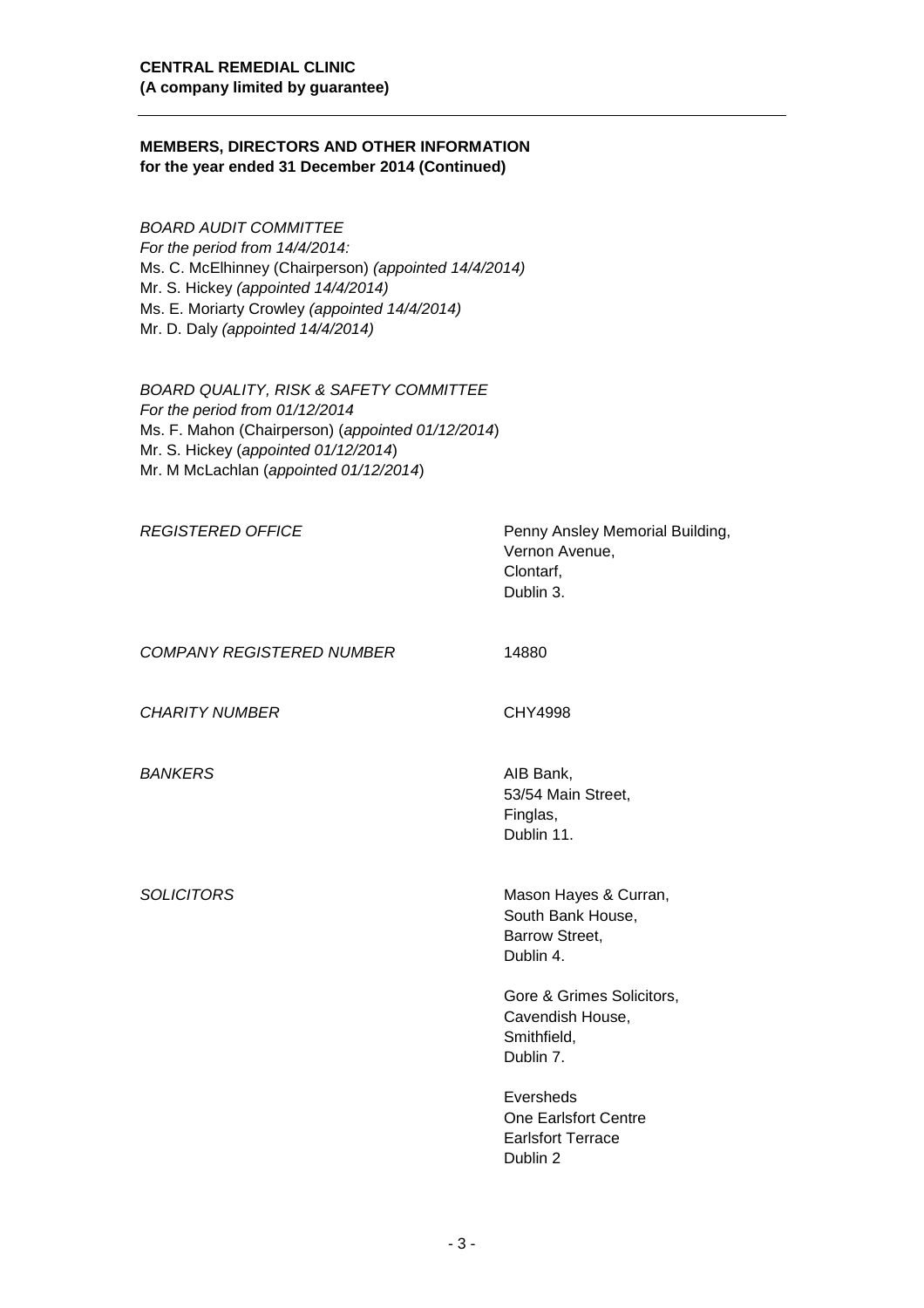# **MEMBERS, DIRECTORS AND OTHER INFORMATION for the year ended 31 December 2014 (Continued)**

*AUDITORS* Ernst & Young, Chartered Accountants, Ernst & Young Building, Harcourt Centre, Harcourt Street, Dublin 2.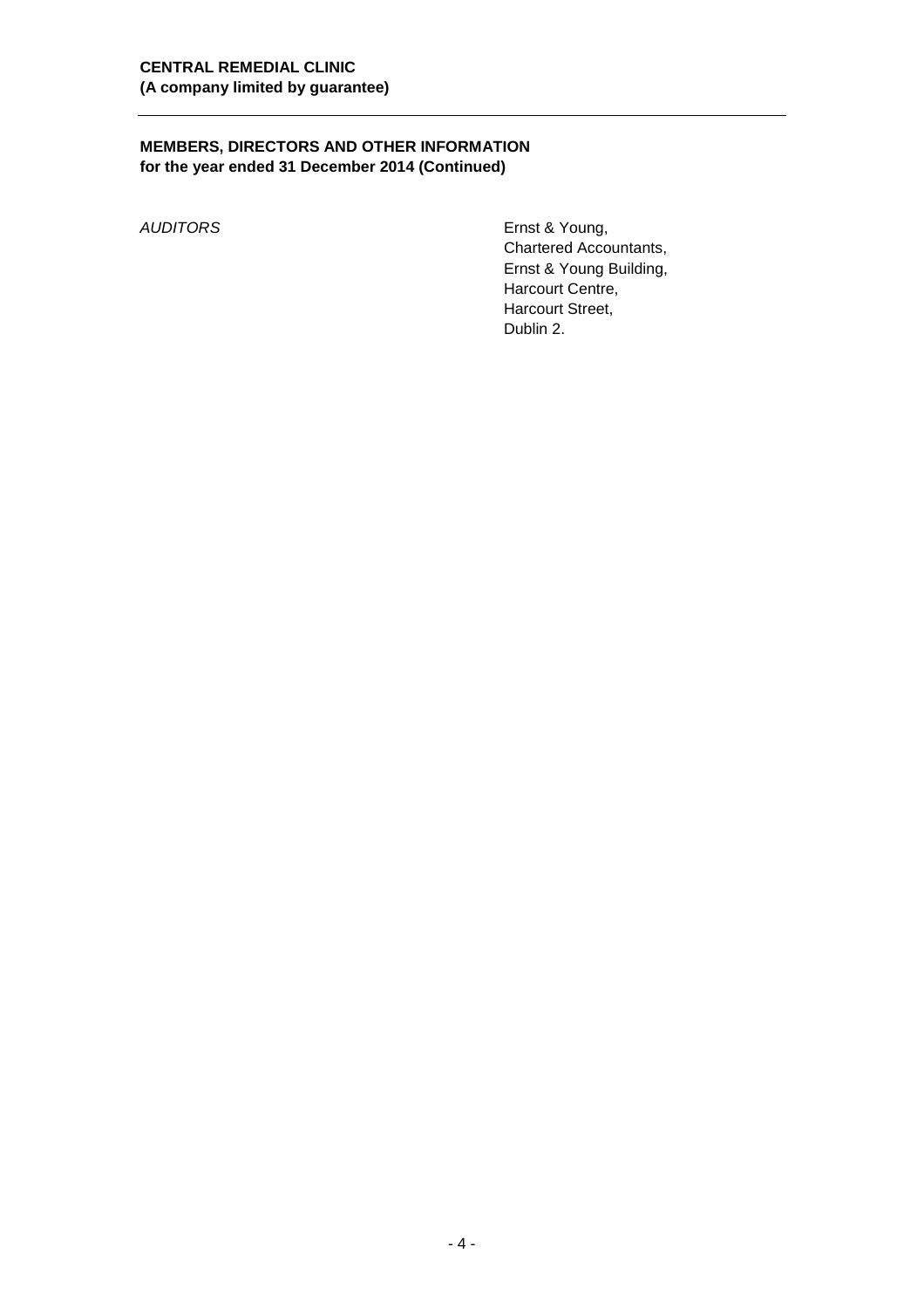# **DIRECTORS' REPORT for the year ended 31 December 2014**

The Board of Directors of the Company is responsible for the overall control and management of the Central Remedial Clinic ('the Company' or 'CRC'). The Directors present herewith their annual report and financial statements for the year ended 31 December 2014.

The Directors are listed on page 2.

On 13 December 2013, following the events described in detail in the 2013 financial statements all of the then Directors of the Company resigned, notwithstanding the obligation under Section 174 of the Companies Act 1963 for each company to have a minimum of two directors. Following the appointment of an Interim Administrator to CRC by the Health Service Executive ('HSE'), a process was put in place to appoint a new Board of Directors. This process was completed during 2014.

# *REVIEW OF THE DEVELOPMENT AND PERFORMANCE OF THE BUSINESS*

CRC is a national centre providing a comprehensive range of services for children and adults with physical and other disabilities across a number of locations in Ireland including Dublin, Limerick and Waterford with outreach and specialist services extending to other regions across the country. Despite difficult conditions for the staff and clients of CRC during 2014, expert care and treatment was delivered to over 4,000 children and adults.

Following the appointment of the new Board of Directors and Chief Executive Officer ('CEO'), activity during the six months from June to December 2014 focused on a number of key areas including legacy issues identified in the report of the Interim Administrator. This time provided an opportunity for the new Directors and CEO to familiarise themselves with the services provided by the Company and prepare the ground for the development of a strategic plan.

Significant focus was placed on developing a communication strategy with all staff and service users and engagement with funding bodies and other key stakeholders.

The Company's services are primarily funded by the HSE and The Department of Education and Skills ('DES'). The Company continued to rely on Government funding to deliver the service it provides to its clients. To this end the Company engaged in a number of service level agreements with its principal funder, the HSE, through which activity and performance was continuously monitored throughout the year.

The outcome for the year is a surplus of  $€140,752$ , compared with a deficit of  $€721,845$  in 2013.

The Company is a registered charity (registered number CHY 4998).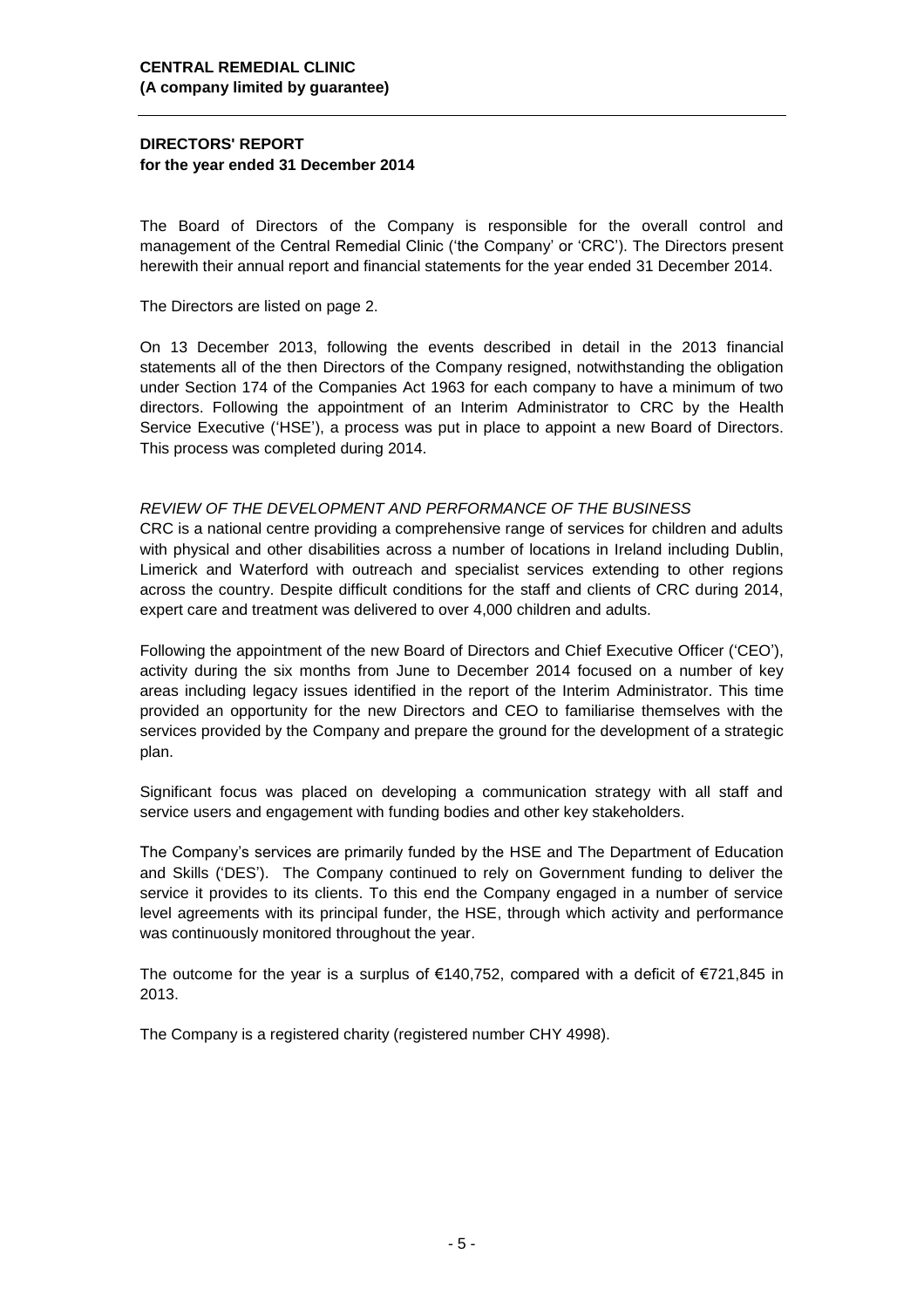# *GOVERNANCE*

In February 2014 the HSE appointed an Interim Administrator to temporarily manage the Company following the resignation of the Board of Governors of the CRC.

The Interim Administrator was charged with ensuring continuity of service delivery to clients of the Company, overseeing the restoration of appropriate corporate governance and the appointment of a new Board of Directors and Chief Executive. In addition the Interim Administrator was responsible for identifying any legacy issues that, in his view, required the attention of the Company.

The Interim Administrator's report which issued on the 19 June 2014 details the background to the governance breaches, findings and subsequent recommended courses of action for the new CRC administration. This report, including all associated documentation deemed relevant by the Interim Administrator, is available for downloading on the HSE website at http://hse.ie/eng/services/publications.

These issues and immediate actions taken by the new Board and CEO were discussed at length by the new Chairman of the Company when he appeared before the Public Accounts Committee on the 2 July 2014. His statement is available for inspection on the PAC website at www.oireachtas.ie.

The process of appointing a new Board of Directors was completed in 2014, and, following an open and transparent process using the Public Appointments Service, the new CEO took up her position with effect from 1 June 2014.

### *RELATED PARTIES*

Income disclosed in the Profit and Loss Account includes financial and other support from a related undertaking, Friends and Supporters of the Central Remedial Clinic Limited ('F&S'), a company limited by guarantee, CHY number 10310. In 2014, F&S was a related party by virtue of having a number of members and Directors in common with the Company. F&S is not a subsidiary of the Company. The two companies do not therefore comprise a group of companies and consolidated financial statements are therefore not prepared.

The principal function of F&S is to provide financial support to CRC. This involves the funding of capital projects, revenue expenses and other costs associated with the running of the Company and provision of services.

The main source of the funds provided by F&S in 2014 came from its share of the proceeds of the lottery operated by The Care Trust Limited for the benefit of CRC, Rehab Group and the Mater Hospital Group. With effect from 1 September 2014, the share of these lottery proceeds attributable to CRC have been paid directly to CRC by The Care Trust Limited. These amounted to  $€441,219$ . At 31 December 2014 an amount of  $€7,355$  was payable to CRC by The Care Trust Limited.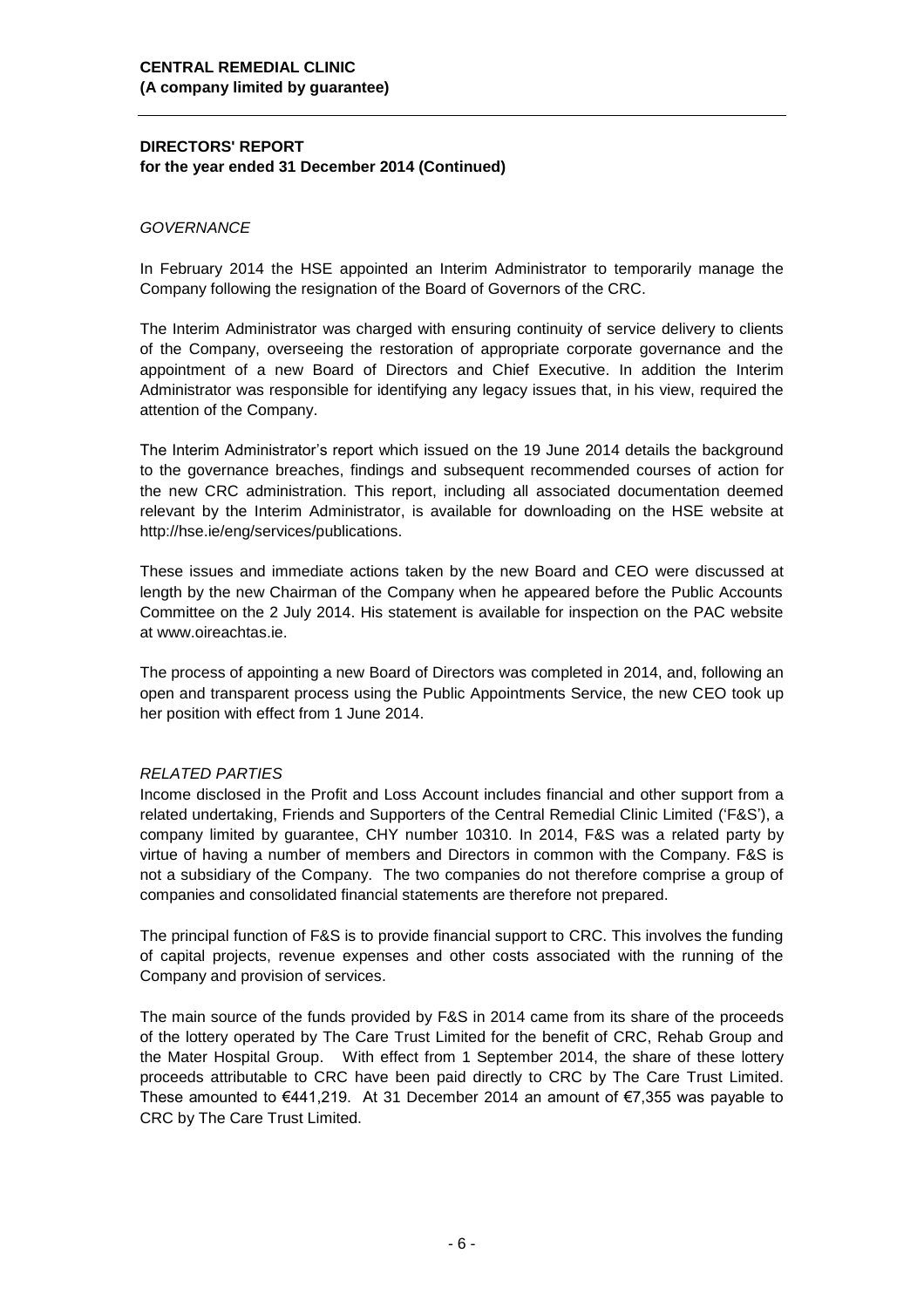### *RELATED PARTIES (Continued)*

A process to transfer the remaining assets of F&S (including the shares held by it in The Care Trust Limited) to CRC is underway following a formal approval by the Board of F&S in June 2014. Funds held by F&S, as per its most recent audited financial statements, amounted to €13.6M at 28 February 2014.

#### *RESULTS AND DIVIDENDS*

The net surplus on the profit and loss account for the year was  $\epsilon$ 140,752 (2013: deficit of €721,845). Under Article (3) of the Memorandum of Association of the Company, no distribution may be made by way of dividends.

### *PRINCIPAL RISKS AND UNCERTAINITIES*

The Directors and CEO continue to assess and re-evaluate the robustness of the Company's financial controls. They believe that the following risks and uncertainties are the risks that may have the most significant impact on the financial performance of the Company:

#### *Defined Benefit Pension Scheme*

As detailed in Note 20 to the financial statements, the Company operates a separate defined benefit pension plan for eligible employees. The Interim Administrator's Report notes that "*as in the case of many private pension schemes, the CRC plan was not expected to meet minimum funding standard requirements and a revised funding proposal was prepared in 2011 to restore the CRC plan to compliance with the Funding Standard by* 2017''. In addition the Interim Administrator's Report quotes that "*The CRC Plan Actuary has certified* (see Appendix 17 of the Report) *that the Funding Proposal is currently on track"*.

The Directors note that the valuation of both the assets and liabilities of the pension fund are very sensitive to the underlying assumptions adopted when calculating the scheme position at any point in time. Any negative change in the underlying assumptions could significantly impact on the quantum of the liability that the Company is required to recognise.

This is reflected in the actuarial losses of €6.957m incurred in 2014 and included in the Statement of Total Recognised Gains and Losses on page 14 of the financial statements.

As the Company is a Section 38 agency and a 'not for profit' company, any increase in the pension deficit cannot be resolved without the support of the HSE or funding from F&S. In view of this the Directors have commenced a process to review future options in respect of this scheme.

#### *Long Term Loan*

In 2012 F&S advanced a long term interest free loan to the value of €3,000,000 to the Company to assist in financing the Company's pension liabilities under the defined benefit pension scheme. As the Company is a Section 38 agency and a 'not for profit' company, the Directors remain of the view that the Company is not in a position to repay this loan and as a result made a formal request to F&S that this loan would be regarded by F&S as unrecoverable.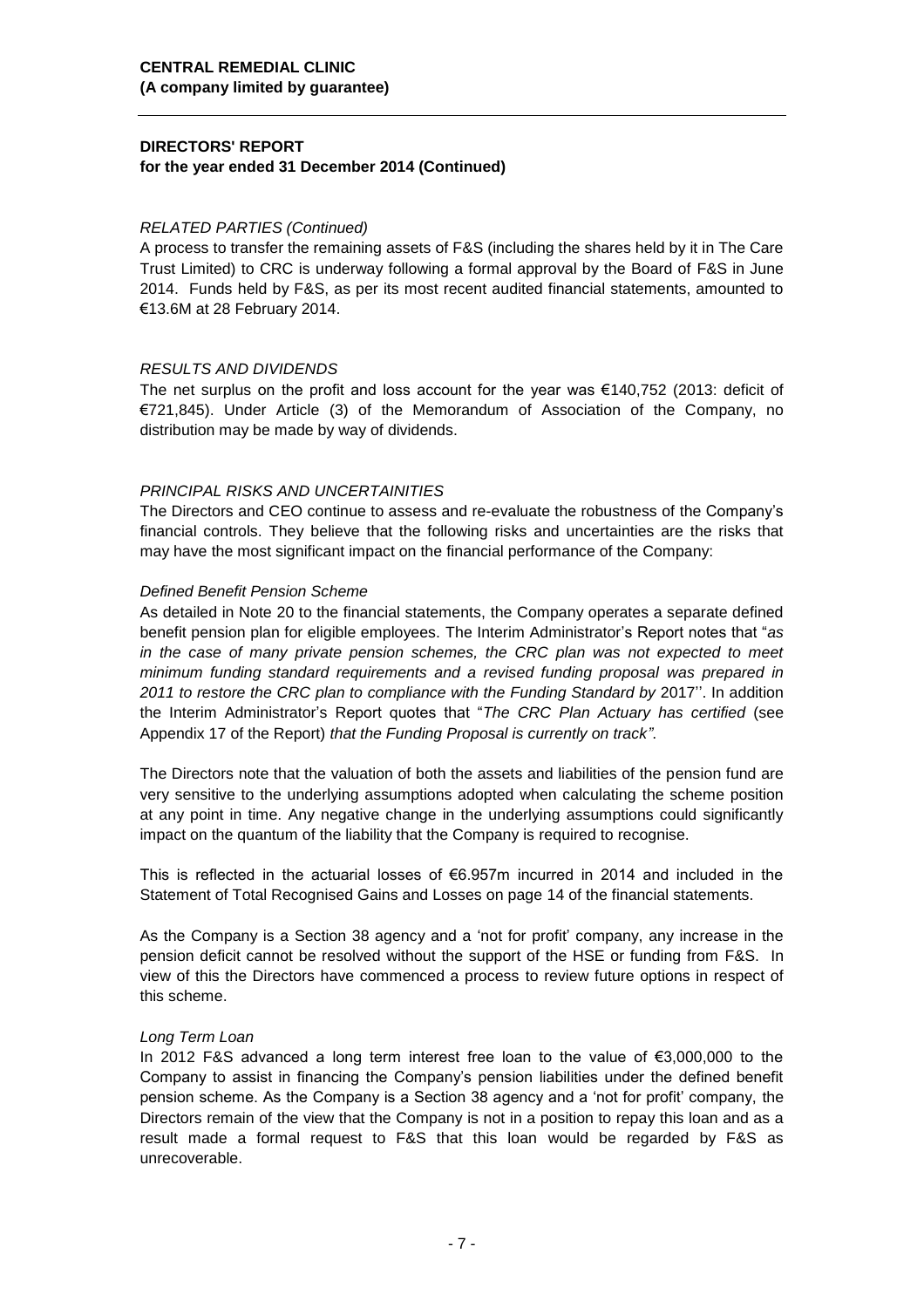### *PRINCIPAL RISKS AND UNCERTAINITIES (Continued)*

#### *Long Term Loan (Continued)*

At its meeting of 23 June 2015 the Board of F&S agreed to forgive the full amount of €3,000,000 in light of CRC's financial situation. This will be reflected in the 2015 Financial Statements for the Company.

#### *Break-Even Mandate*

As the Company is a Section 38 agency and a 'not for profit' company, it is essential that the Company manages its operational costs in respect of HSE funded activities on an annual basis so as to ensure those costs do not exceed the related HSE funded income. This is articulated in the Service Level Agreement governing the relationship between the Company and the HSE. Steps must continue to be taken by the management of the Company to align costs with allocated income through continued reductions in the Company's cost base as required.

#### *Guarantee to Care Trust Limited*

On 1 June 2010, the Company entered into an agreement with The Rehab Group, Rehab Foundation Limited, F&S and The Care Trust Limited which provides that all losses of The Care Trust Limited arising from its lottery and non-lottery fund raising activities shall be borne by The Rehab Group and the Company equally. This guarantee needs to be considered in light of the risks identified above and the pending transfer of the shares in The Care Trust to the Company.

### *EMPLOYEE MATTERS*

At December 2014 there were 257 (2013: 256) whole time equivalent employees.

### *GOING CONCERN*

The financial statements have been prepared on the going concern basis. In assessing the appropriateness of the going concern basis, the Directors must take account of all relevant information covering a period of at least twelve months from the date of approval of the signing of the financial statements.

As identified earlier, the Company relies heavily on funding from the HSE and F&S.

The Directors take comfort from the ongoing financial support from the HSE and note that no issues have been identified by the HSE during the course of 2014 and to date in 2015 which would imply that the Company is not meeting its ongoing obligations within the Service Level Agreements. The CRC delivered on all service level agreements in 2014.

The Company will continue to operate its business within budgets agreed with the HSE and other agencies.

The Directors note that there has been ongoing support to the Company from F&S. Given that the principal function of F&S is to provide financial support to the Company, it is assumed that this support will continue with the transfer of the remaining assets of F&S to CRC in 2015.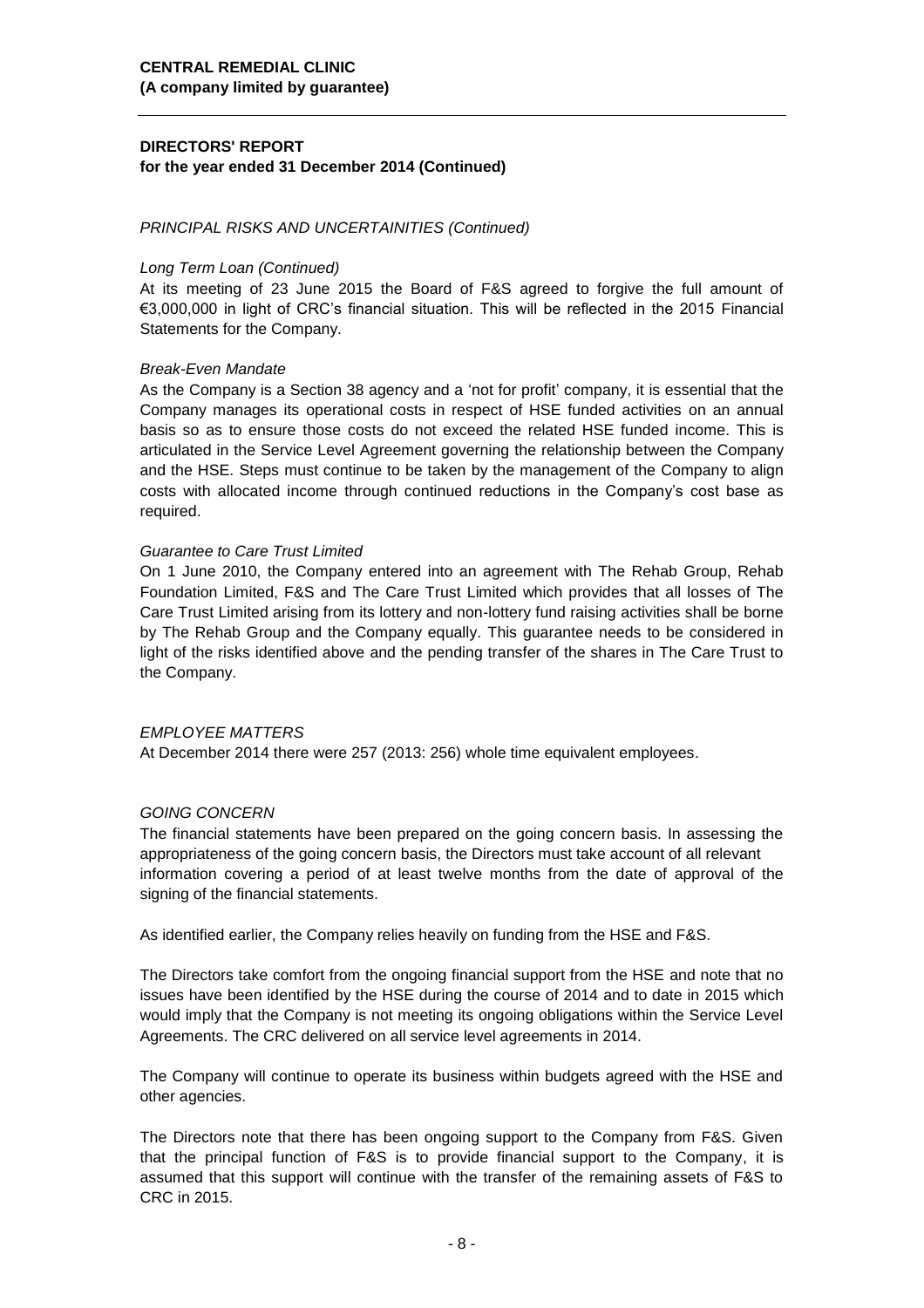#### *GOING CONCERN (Continued)*

As noted in a previous section, during 2014 F&S agreed that all lottery funds due from The Care Trust Limited would be paid directly to the Company. This will continue in 2015 and subsequent years, thereby providing an additional direct source of funding to the Company.

On this basis, the Directors believe that it is appropriate to continue to adopt the going concern basis in preparing the financial statements.

#### *ACCOUNTING RECORDS*

The measures that the directors have taken to secure compliance with the requirements of sections 281 to 285 of the Companies Act 2014 with regard to the keeping of accounting records are the employment of appropriately qualified accounting personnel and the maintenance of computerised accounting records. The books of account for the Company are maintained at the Penny Ansley Memorial Building, Vernon Avenue, Clontarf, Dublin 3.

#### *DIRECTORS' RESPONSIBILITIES STATEMENT*

The directors are responsible for preparing the directors' report and the financial statements in accordance with applicable law and regulations.

Irish Company law requires the directors to prepare financial statements for each financial year. Under that law the directors have elected to prepare the financial statements in accordance with accounting standards issued by the Financial Reporting Council and promulgated by the Institute of Chartered Accountants in Ireland (Generally Accepted Accounting Practice in Ireland). Under company law the directors must not approve the financial statements unless they are satisfied that they give a true and fair view of the assets, liabilities and financial position of the Company as at the end of the financial year, and the profit or loss of the Company for the financial year, and otherwise comply with the Companies Act 2014.

In preparing those financial statements, the directors are required to:

- Select suitable accounting policies and then apply them consistently;
- Make judgements and estimates that are reasonable and prudent;
- State whether the financial statements have been prepared in accordance with applicable accounting standards, identify those standards, and note the effect and reasons for any material departure from those standards; and
- Prepare the financial statements on the going concern basis unless it is inappropriate to presume that the company will continue in business.

The directors are responsible for ensuring that the Company keeps or causes to be kept keeping adequate accounting records which correctly explain and record the transactions of the Company, enable at any time the assets, liabilities, financial position and profit or loss of the Company to be determined with reasonable accuracy, enable them to ensure that the financial statements and directors report comply with the Companies Act 2014, and enable the financial statements to be audited. They are also responsible for safeguarding the assets of the Company and hence for taking reasonable steps for the prevention and detection of fraud and other irregularities.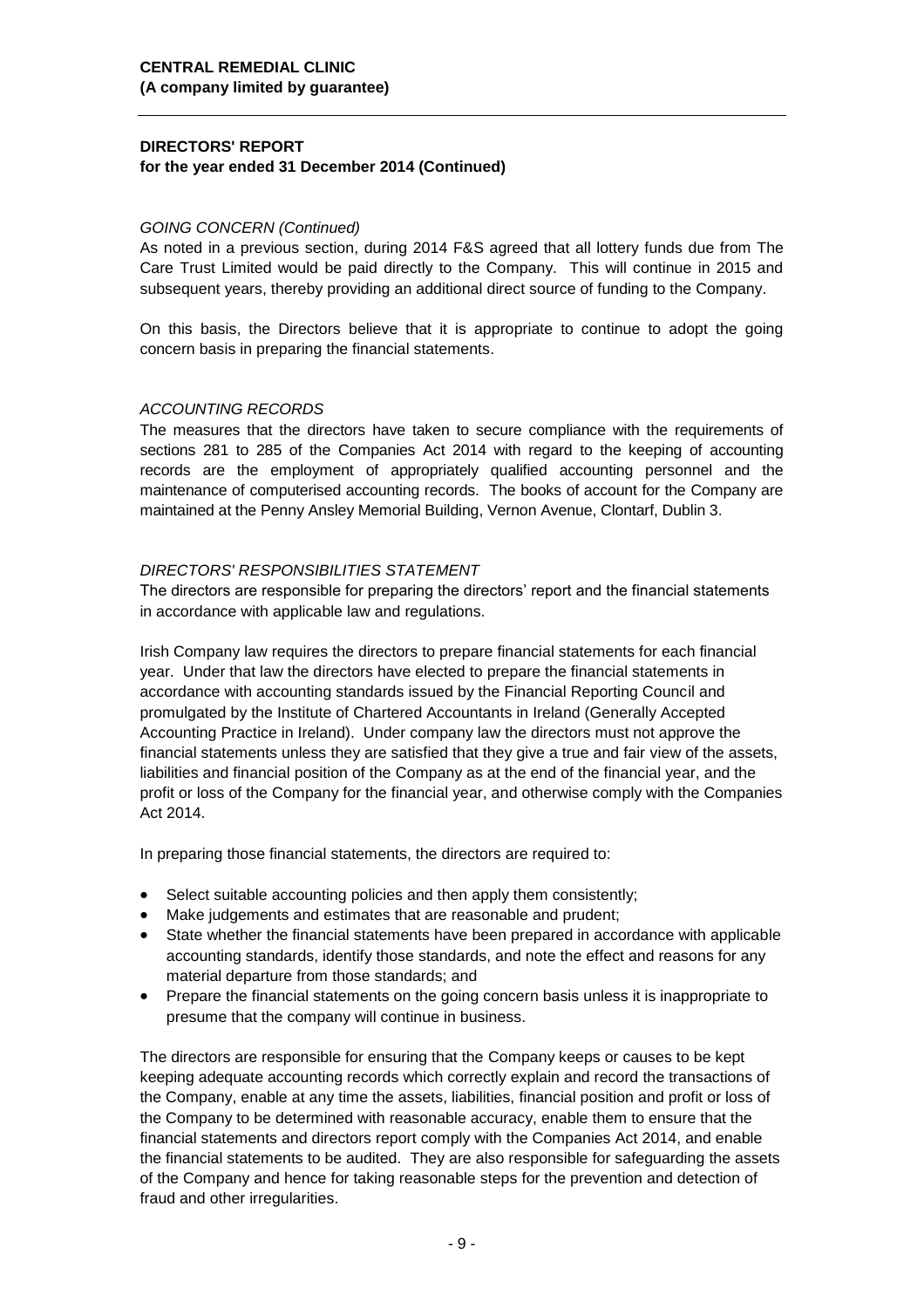# *AUDITORS*

Ernst & Young, Chartered Accountants, have completed an agreed contract term as auditors and have indicated their intention to resign, in conjunction with the appointment of new auditors in late 2015 following a competitive tender process to be undertaken by the Company.

On behalf of the Board

C. McELHINNEY C.A. CASEY

**Directors** 

3 September 2015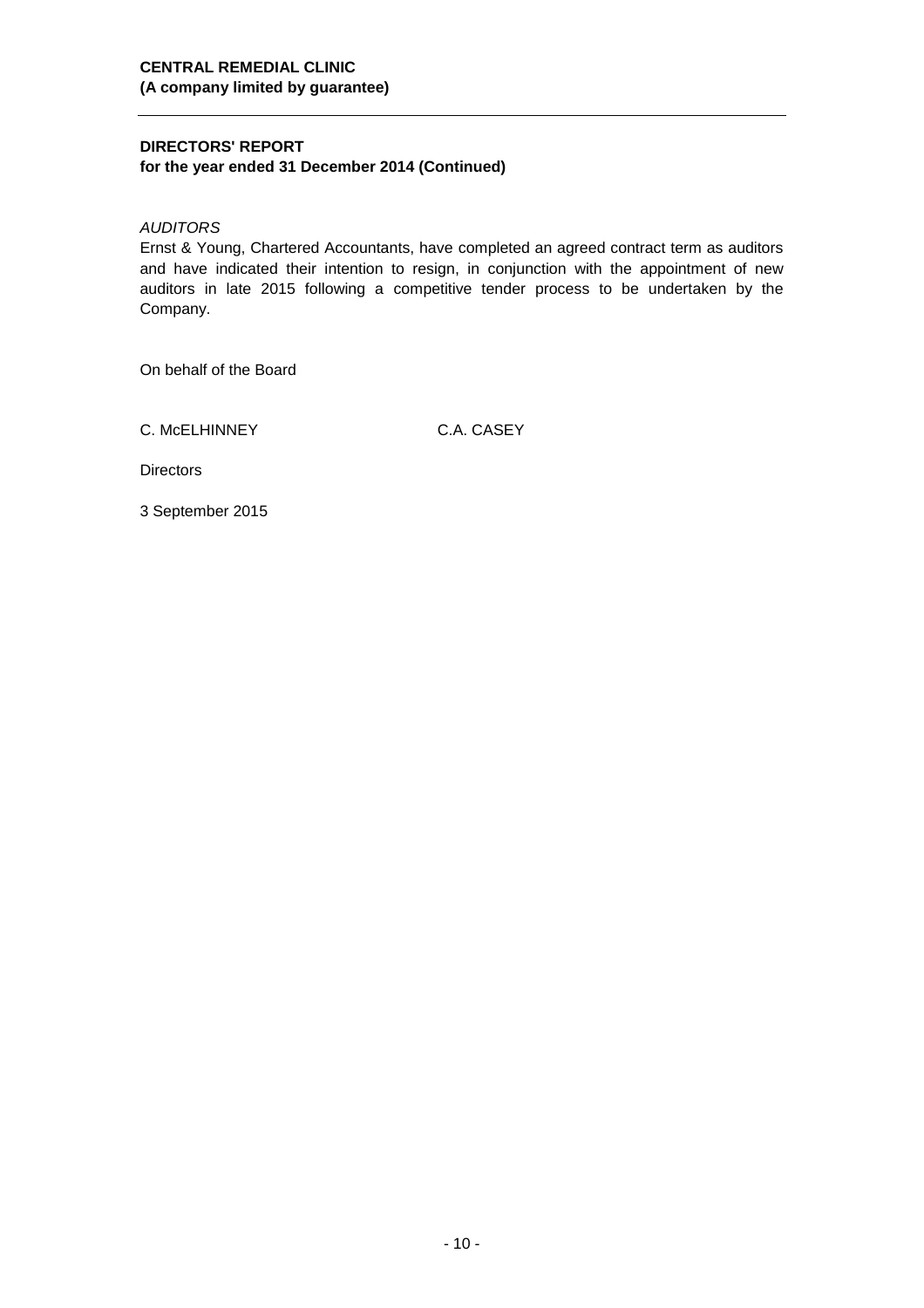# **INDEPENDENT AUDITOR'S REPORT TO THE MEMBERS OF CENTRAL REMEDIAL CLINIC (A company limited by guarantee)**

We have audited the financial statements of Central Remedial Clinic for the year ended 31 December 2014 which comprise the Profit and Loss Account, the Balance Sheet, the Cash Flow Statement, the Statement of Total Recognised Gains and Losses and the related notes 1 to 23. The financial reporting framework that has been applied in their preparation is Irish law and accounting standards issued by the Financial Reporting Council and promulgated by the Institute of Chartered Accountants in Ireland (Generally Accepted Accounting Practice in Ireland).

This report is made solely to the Company's members, as a body, in accordance with section 391 of the Companies Act 2014. Our audit work has been undertaken so that we might state to the Company's members those matters we are required to state to them in an auditor's report and for no other purpose. To the fullest extent permitted by law, we do not accept or assume responsibility to anyone other than the Company and the Company's members as a body, for our audit work, for this report, or for the opinions we have formed.

#### *Respective responsibilities of directors and auditors*

As explained more fully in the Directors' Responsibilities Statement set out on page 9, the directors are responsible for the preparation of the financial statements and for being satisfied that they give a true and fair view and otherwise comply with the Companies Act 2014. Our responsibility is to audit and express an opinion on the financial statements in accordance with Irish law and International Standards on Auditing (UK and Ireland). Those standards require us to comply with the Auditing Practices Board's Ethical Standards for Auditors.

#### *Scope of the audit of the financial statements*

An audit involves obtaining evidence about the amounts and disclosures in the financial statements sufficient to give reasonable assurance that the financial statements are free from material misstatement, whether caused by fraud or error. This includes an assessment of: whether the accounting policies are appropriate to the company's circumstances and have been consistently applied and adequately disclosed; the reasonableness of significant accounting estimates made by the directors; and the overall presentation of the financial statements. In addition, we read all the financial and non-financial information in the Directors' Report to identify material inconsistencies with the audited financial statements and to identify any information that is apparently materially incorrect based on, or materially inconsistent with, the knowledge acquired by us in the course of performing the audit. If we become aware of any apparent material misstatements or inconsistencies we consider the implications for our report.

#### *Opinion on financial statements*

In our opinion the financial statements:

- give a true and fair view of the assets, liabilities and financial position of the Company as at 31 December 2014 and of its surplus for the year then ended;
- have been properly prepared in accordance with Generally Accepted Accounting Practice in Ireland; and
- have been properly prepared in accordance with the requirements of the Companies Act 2014.

Continued /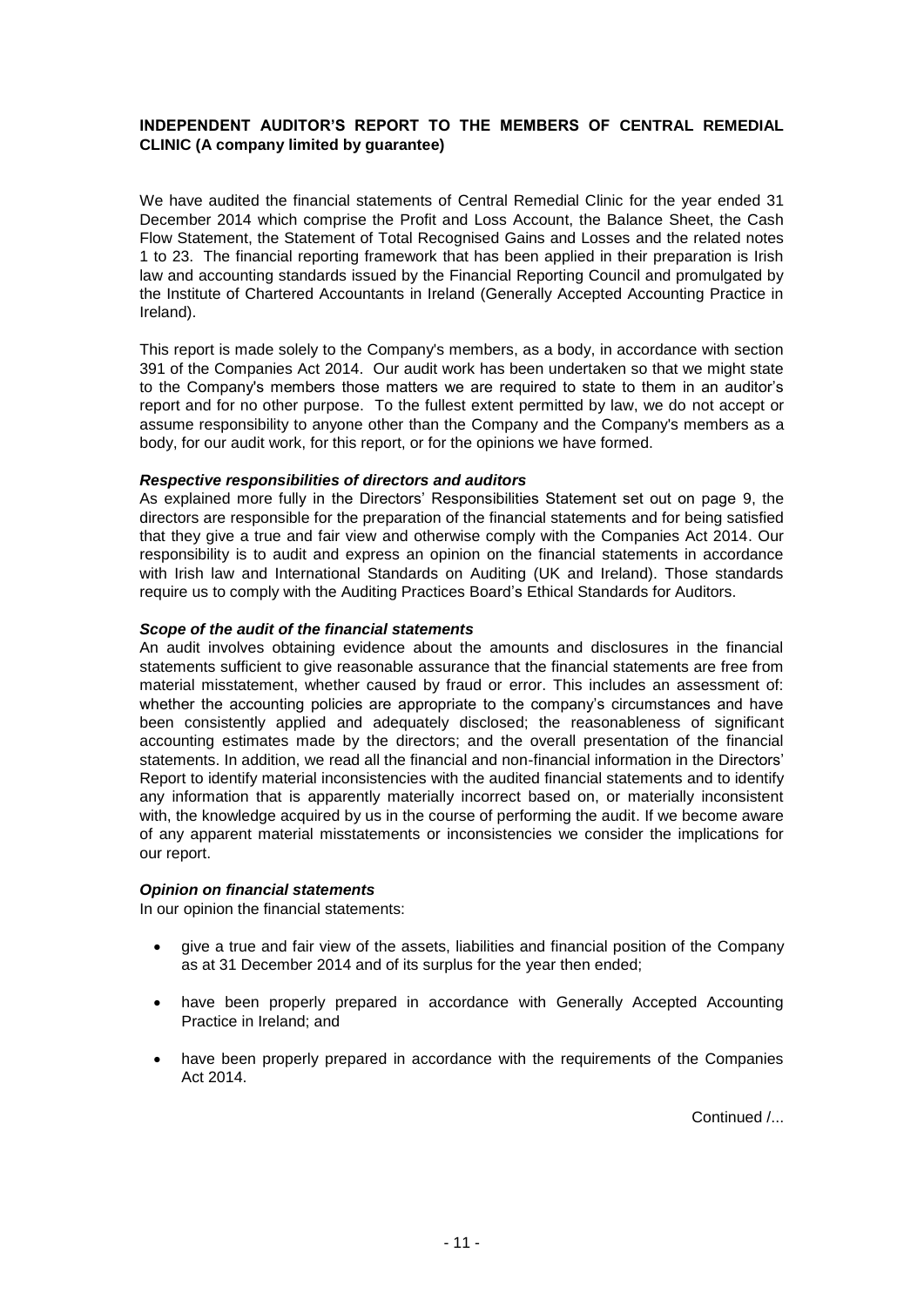# **INDEPENDENT AUDITOR'S REPORT TO THE MEMBERS OF CENTRAL REMEDIAL CLINIC (A company limited by guarantee) (Continued)**

#### *Matters on which we are required to report by the Companies Act 2014*

- We have obtained all the information and explanations which we consider necessary for the purposes of our audit.
- In our opinion the accounting records of the Company were sufficient to permit the financial statements to be readily and properly audited.
- The financial statements are in agreement with the accounting records.
- In our opinion the information given in the directors' report is consistent with the financial statements.

#### *Matters on which we are required to report by exception*

We have nothing to report in respect of sections 305 to 312 of the Companies Act 2014 which require us to report to you if, in our opinion, the disclosures of directors' remuneration and transactions specified by law are not made.

Breffni Maguire for and on behalf of Ernst & Young Chartered Accountants and Statutory Audit Firm **Dublin** 

4 September 2015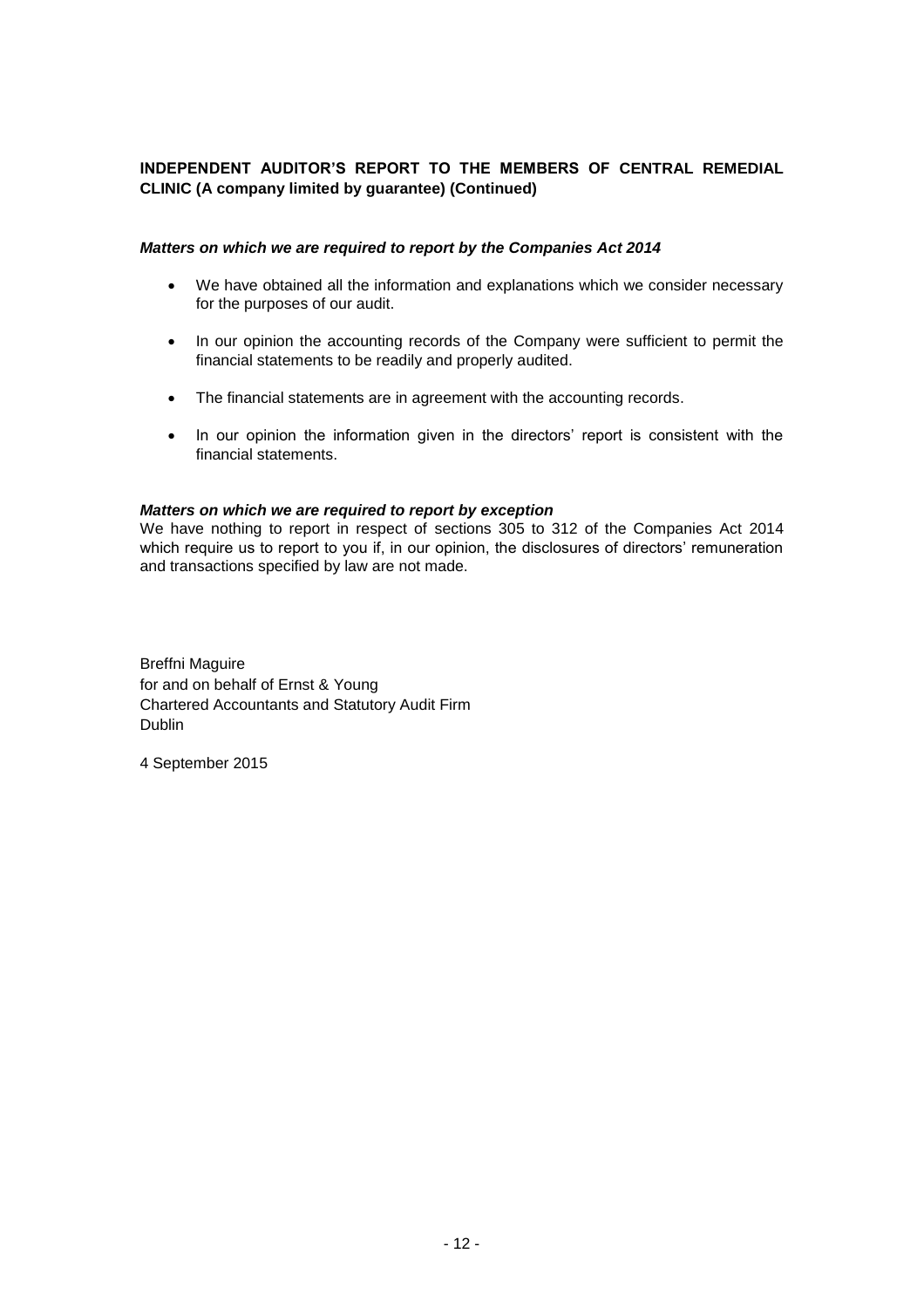# **PROFIT AND LOSS ACCOUNT for the year ended 31 December 2014**

|             | 2014           | 2013         |
|-------------|----------------|--------------|
| <b>Note</b> | €              | €            |
|             |                |              |
| 2           | 16,369,982     | 16,728,337   |
|             |                |              |
|             |                |              |
| 21          | 27,223         | 700,000      |
| 21          | 441,219        |              |
|             | 36,795         | 328,962      |
| 3           | 1,561,729      | 1,622,069    |
|             | 18,436,948     | 19,379,368   |
|             |                |              |
|             |                |              |
| 4(a)        | (14, 361, 577) | (15,046,911) |
| 6(a)        |                | (678, 336)   |
|             | (3, 146, 818)  | (3,273,255)  |
| 7/8         | (1,262,335)    | (1,527,733)  |
| 16          | 541,288        | 541,288      |
|             | (18, 229, 442) | (19,984,947) |
| 5           | 207,506        | (605, 579)   |
|             | (4,730)        | (9,204)      |
|             |                |              |
| 20          | (57,000)       | (105,000)    |
|             | (5,024)        | (2,062)      |
| 15          | 140,752        | (721, 845)   |
|             |                |              |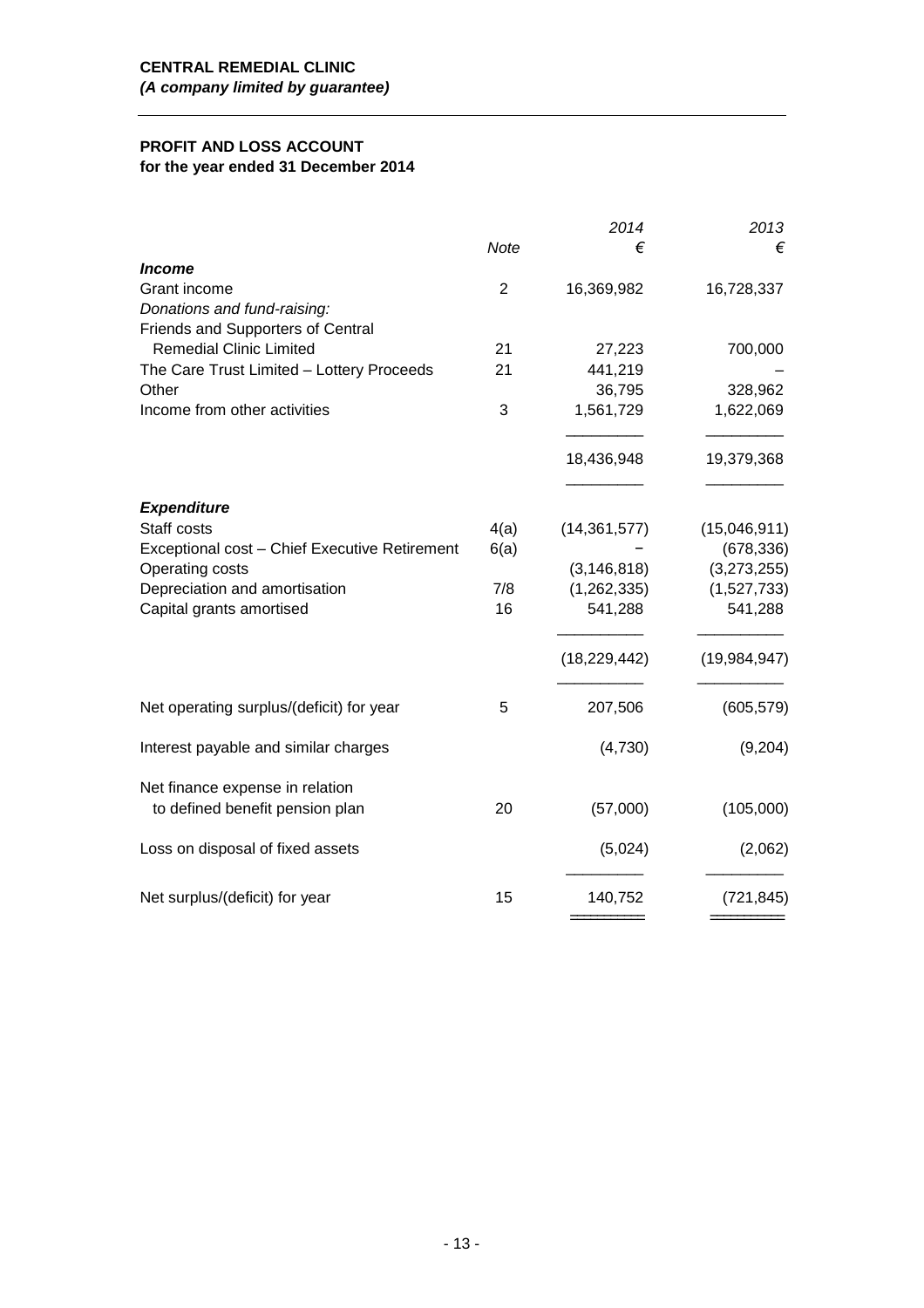# **STATEMENT OF TOTAL RECOGNISED GAINS AND LOSSES for the year ended 31 December 2014**

|                                                          | Note | 2014<br>€   | 2013<br>€  |
|----------------------------------------------------------|------|-------------|------------|
| Surplus/(deficit) on ordinary activities for the year    |      | 140,752     | (721, 845) |
| Actuarial (loss)/surplus recognised<br>on pension scheme | 20   | (6,957,000) | 713,000    |
| Total recognised losses for the year                     |      | (6,816,248) | (8, 845)   |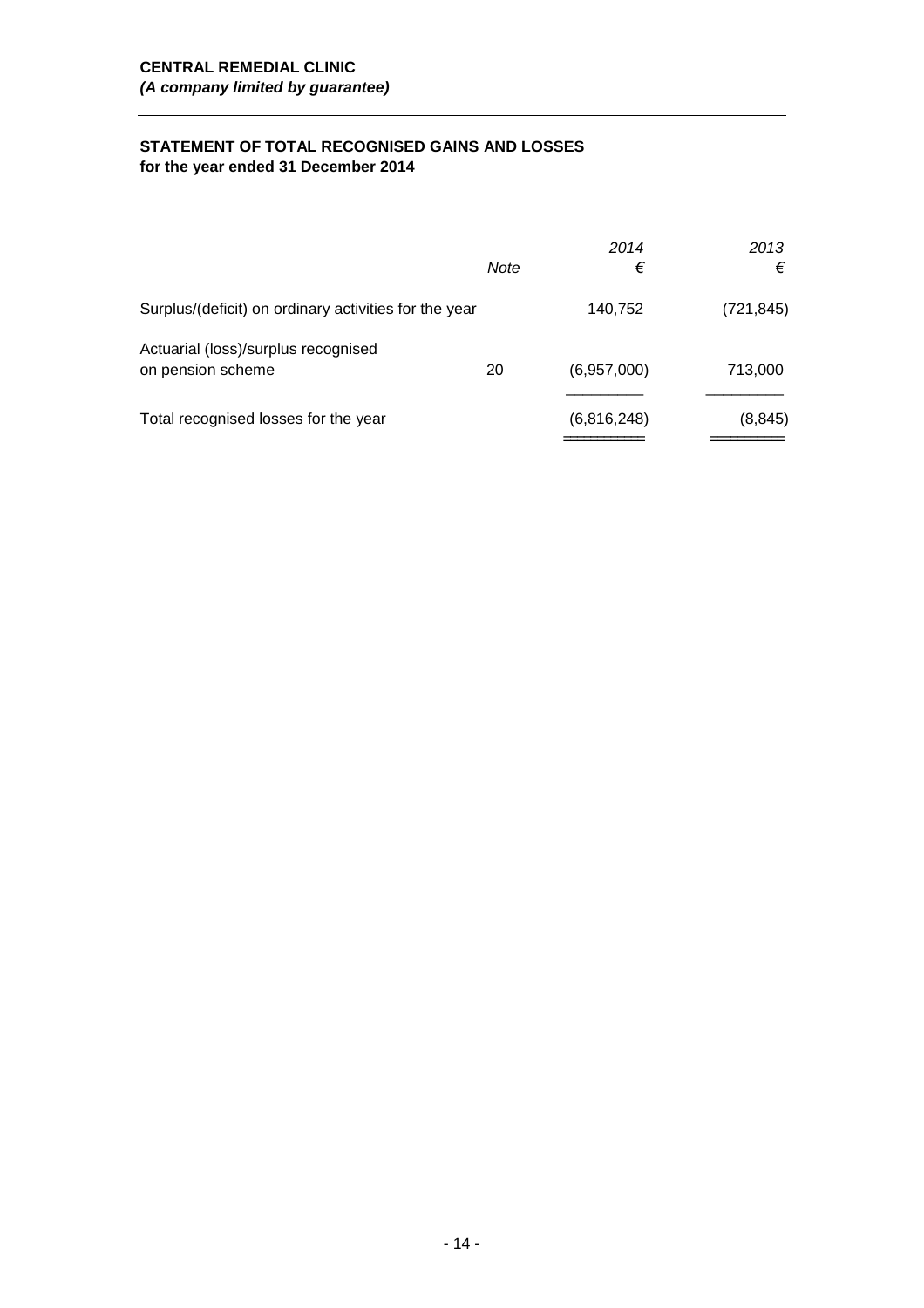# **BALANCE SHEET**

**at 31 December 2014**

|                                         |             | 2014           | 2013          |
|-----------------------------------------|-------------|----------------|---------------|
| <b>ASSETS EMPLOYED</b>                  | <b>Note</b> | €              | €             |
| <b>FIXED ASSETS</b>                     |             |                |               |
| Intangible assets                       | 7           | 1,714,286      | 1,771,429     |
| Tangible assets                         | 8           | 13,384,572     | 14,257,238    |
|                                         |             | 15,098,858     | 16,028,667    |
| <b>CURRENT ASSETS</b>                   |             |                |               |
| Grants receivable                       | 9           | 1,535,582      | 1,636,697     |
| Debtors and prepaid expenses            | 10          | 69,666         | 282,484       |
| <b>Stocks</b>                           | 11          | 49,367         | 63,743        |
| Short-term investments                  | 12          | 800            | 800           |
| Cash and bank deposits                  |             | 539,482        | 181,809       |
|                                         |             | 2,194,897      | 2,165,533     |
| <b>CURRENT LIABILITIES</b>              |             |                |               |
| Creditors and accrued expenses          | 13          | (1,441,329)    | (1,782,861)   |
| <b>Bank overdraft</b>                   | 18          | (281, 584)     | (380, 961)    |
|                                         |             | (1,722,913)    | (2, 163, 822) |
| NET CURRENT ASSETS                      |             | 471,984        | 1,711         |
| NON-CURRENT LIABILITIES                 |             |                |               |
| Long term loan - Friends and Supporters |             |                |               |
| of the Central Remedial Clinic Limited  | 14          | (3,000,000)    | (3,000,000)   |
| Pension liability                       | 20          | (9,277,000)    | (2,379,000)   |
|                                         |             | (12, 277, 000) | (5,379,000)   |
|                                         |             | 3,293,842      | 10,651,378    |
|                                         |             |                |               |
| <b>FINANCED BY</b><br>Reserves          | 15          | (5,461,629)    | 1,354,619     |
| Capital grants                          | 16          | 8,755,471      | 9,296,759     |
|                                         |             | 3,293,842      | 10,651,378    |
|                                         |             |                |               |

On Behalf of the Board of Directors on 3 September 2015.

| C. McELHINNEY | C.A. CASEY |
|---------------|------------|
|               |            |

**Directors**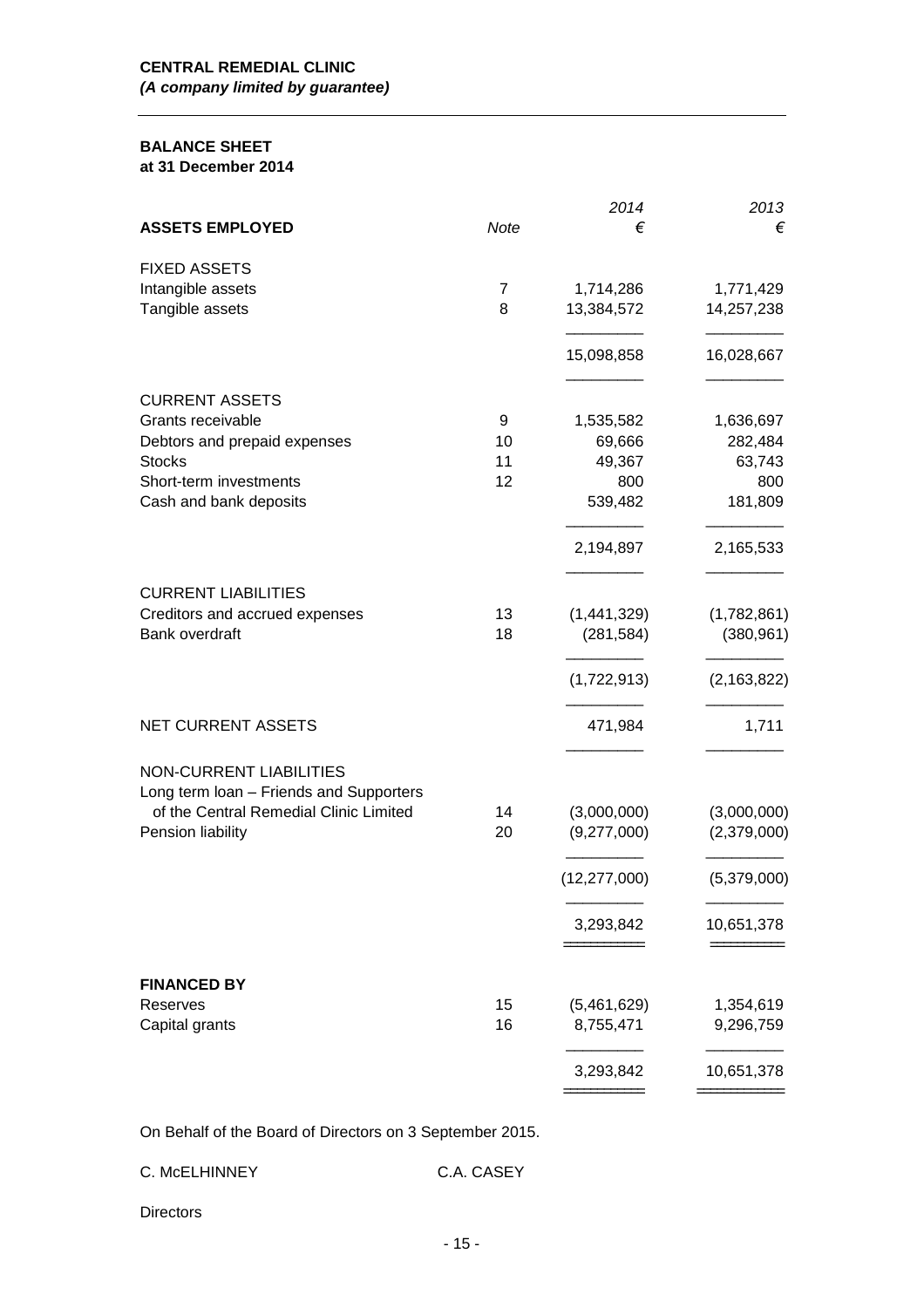# **CASH FLOW STATEMENT for the year ended 31 December 2014**

|                                                                                                                        | <b>Note</b> | €                    | 2014<br>€  | €                    | 2013<br>€     |
|------------------------------------------------------------------------------------------------------------------------|-------------|----------------------|------------|----------------------|---------------|
| Net cash inflow from<br>operating activities before<br>payment of pension obligation                                   | 17          |                      | 1,498,330  |                      | 2,012,192     |
| Payment of defined benefit<br>pension obligation                                                                       | 20          |                      | (699,000)  |                      | (1, 101, 000) |
| Net cash inflow from<br>operating activities                                                                           |             |                      | 799,330    |                      | 911,192       |
| Returns on investments<br>and servicing of finance<br>Net interest paid                                                |             |                      | (4,730)    |                      | (9,204)       |
| Investing activities<br>Payments to acquire tangible<br>fixed assets<br>Proceeds from sale of tangible<br>fixed assets |             | (388, 892)<br>51,342 |            | (386, 237)<br>25,791 |               |
|                                                                                                                        |             |                      | (337, 550) |                      | (360, 446)    |
| Increase in cash and<br>cash equivalents                                                                               | 18          |                      | 457,050    |                      | 541,542       |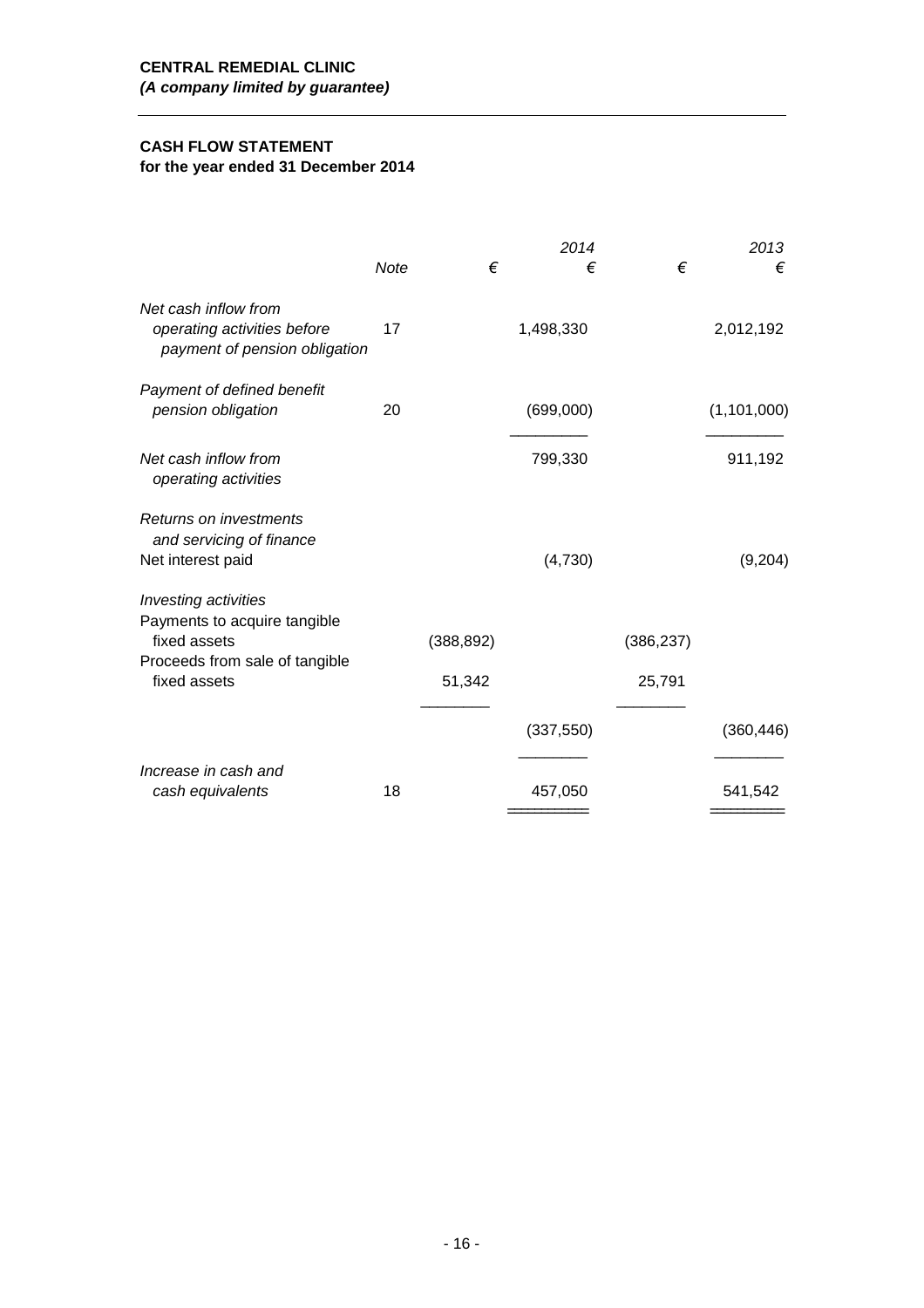# **NOTES TO THE FINANCIAL STATEMENTS 31 December 2014**

# 1. ACCOUNTING POLICIES

The significant accounting policies adopted by the Company are as follows:

#### *(a) Basis of preparation and going concern*

The Company is not required to comply with the profit and loss format as prescribed under the Companies Act 2014 as it is not trading for the acquisition of gain by the members. The Company has adopted a profit and loss account utilising income and expenditure headings in order to reflect the special nature of its business in promoting healthcare through a variety of funding sources.

The Company is dependent upon the HSE providing adequate funding to ensure that it can meet its liabilities as they fall due. The main revenue allocation from the HSE fell in 2014 by €0.350m or 2.5%, to an amount of €13.663m. A surplus arose for the year of €0.141m, following a loss of €0.772m in 2013. Net current assets amounted to €0.472m at 31 December 2014, compared with an amount of €0.0017m at 31 December 2013. Cash flow was positive in 2014, largely as a result of the commencement of lottery proceeds from The Care Trust Limited during 2014, representing a new source of direct funding for the Company with €0.441m received in 2014, and the Company has also operated within its bank facilities. However, an actuarial loss of €6.957m was suffered on the Company's defined benefit pension scheme in 2014, and as a result the Company has a deficit of €5.462m on its reserves at 31 December 2014.

The revenue allocation from the HSE dropped for 2015 and further reductions in funding are anticipated in the future with the Company's mandate from the HSE being to achieve a financial break even on HSE funded activities. The Directors believe that the required cost savings as anticipated in its financial projections for 2015 and 2016 will be achieved, and that agreement will be reached with the HSE regarding sufficient levels of funding to secure financial break even on HSE funded activities.

The Directors note that there has been ongoing support to the Company from F&S. Given that the principal function of F&S is to provide financial support to the Company, it is assumed that this support will continue with the transfer of the remaining assets of F&S to CRC in 2015.

On this basis, the Directors believe that it is appropriate to continue to adopt the going concern basis in preparing the financial statements.

*(b) Accounting convention*

The financial statements are prepared under the historical cost convention.

### *(c) Revenue and capital grants*

Government grants are recognised when received or agreed as receivable by the granting authority. Revenue grants are taken to the revenue account in the period to which they relate. Capital grants are treated as a deferred credit and amortised on the same rate and basis as the related fixed assets.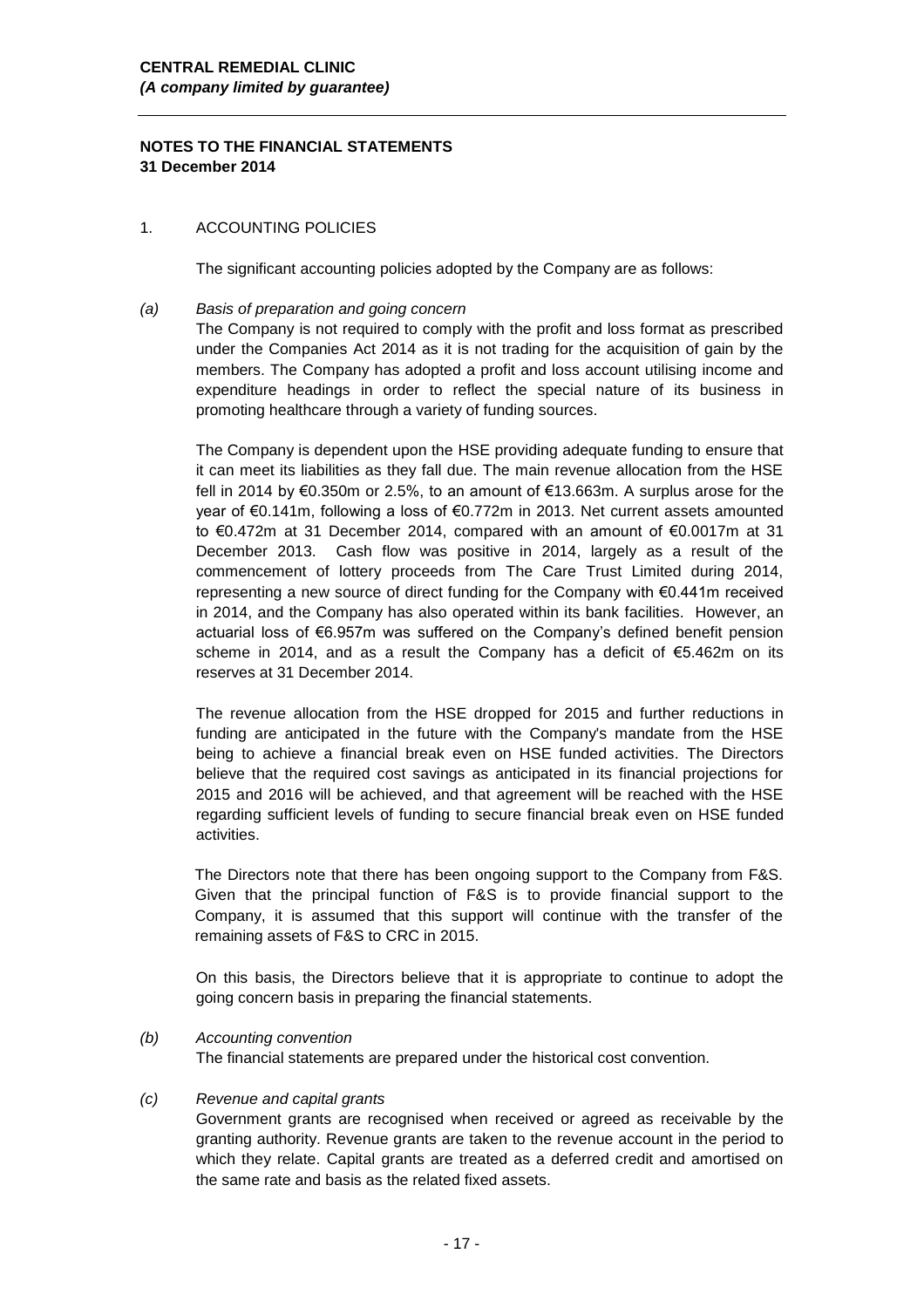# 1. ACCOUNTING POLICIES (Continued)

#### *(d) Fixed assets*

#### *Tangible*

Depreciation is calculated on the original cost of fixed assets at rates designed to write off the costs of these assets over the period of their expected useful lives. The rates being used are as follows:

| Nil |                      |
|-----|----------------------|
| 4%  | straight line method |
| 10% | straight line method |
| 10% | straight line method |
| 10% | straight line method |
| 10% | straight line method |
| 25% | straight line method |
| 25% | straight line method |
|     |                      |

#### *Intangible*

Payments to third parties to secure the right to use facilities owned by those third parties for a defined period are capitalised as Intangible Fixed Assets and are amortised over the defined period.

*(e) Stocks*

Stocks are valued at cost.

### *(f) Pension costs*

The Company operates two pension schemes for staff

### *(i) Defined benefit pension scheme.*

Pension benefits are funded over the employee's period of service by way of contributions to a separately administered fund. Contributions are charged to the profit and loss account in the period to which they relate.

In accordance with 'FRS17 - Retirement Benefits', defined benefit scheme assets are valued at market value and scheme liabilities are measured on an actuarial basis, using the projected unit method and discounted at the current rate of return on a high quality corporate bond of equivalent term and currency to the liability. Any surplus is shown as an asset on the balance sheet net of the deferred tax impact. Any deficit is shown on the balance sheet as a liability net of the deferred tax impact. The operating and financing cost of pension and post-retirement schemes are recognised separately in the profit and loss account. Service costs are systematically spread over the service lives of the members and financing costs are recognised in the period in which they arise. The costs of past service benefit enhancements, settlements and curtailments are also recognised in the period in which they arise. The difference between actual and expected returns on assets during the year and changes in actuarial assumptions, are recognised in the Statement of Total Recognised Gains and Losses.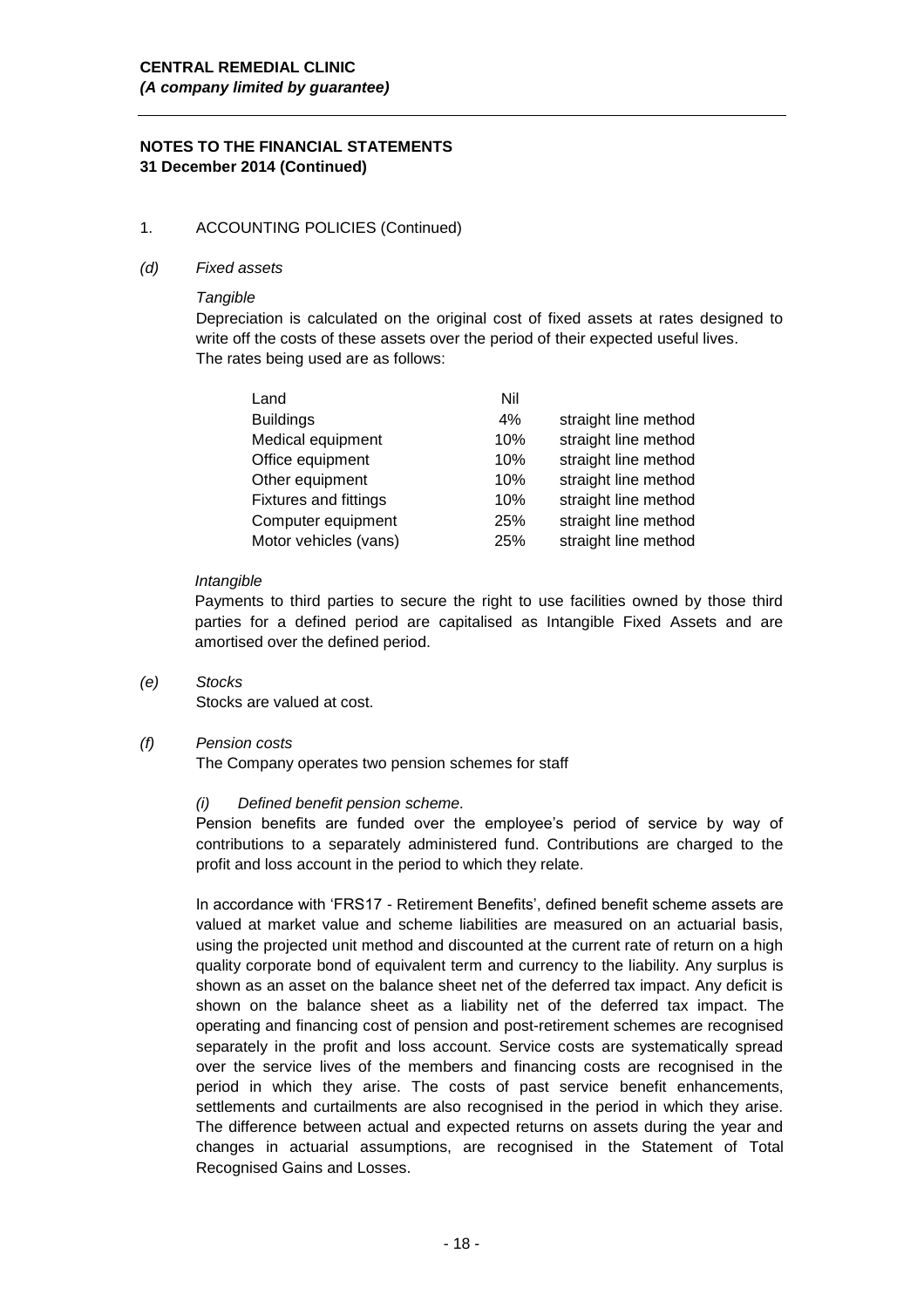# 1. ACCOUNTING POLICIES (Continued)

#### *(ii) Voluntary Hospital Superannuation Scheme*

Certain employees of the Company are members of the Voluntary Hospital Superannuation Scheme. While the Company makes a contribution to the future pension costs of its staff who are members of this scheme, the Directors consider that the Company has no liability arising from the potential under funding of the scheme, which is administered, funded and underwritten by the Department of Health and Children. The Company contribution is paid as a fee to the Mater Hospital Limited, who act as an agent in the operation of the scheme, and is included in pension and superannuation costs in the Company's accounts. The related staff deductions are also paid to the Mater Hospital Limited on behalf of staff.

#### *(g) Taxation*

The Company has charitable status and is exempt from corporation tax.

| 2. | <b>GRANT INCOME</b>                      | 2014<br>€  | 2013<br>€  |
|----|------------------------------------------|------------|------------|
|    | DEPARTMENT OF HEALTH & CHILDREN          |            |            |
|    | <b>HSE Dublin</b>                        | 13,663,230 | 14,014,184 |
|    | OTHER HSE AREA BOARDS:                   |            |            |
|    | <b>HSE Dublin Southwest</b>              | 184,995    | 184,995    |
|    | <b>HSE Dublin Northwest</b>              | 183,012    | 184,609    |
|    | <b>HSE MWHB</b>                          | 389,426    | 394,228    |
|    | <b>HSE South</b>                         | 925,944    | 925,944    |
|    | <b>HSE Dublin Mid-Leinster</b>           | 11,156     | 11,156     |
|    | HSE Dublin Area 8 - Nursing Homes        |            |            |
|    | <b>Seating Programme</b>                 | 54,910     | 54,910     |
|    | <b>HSE Swords - Transition Programme</b> | 152,544    | 152,543    |
|    | <b>HSE SAT Project</b>                   | 35,418     |            |
|    |                                          | 1,937,405  | 1,908,385  |
|    |                                          |            |            |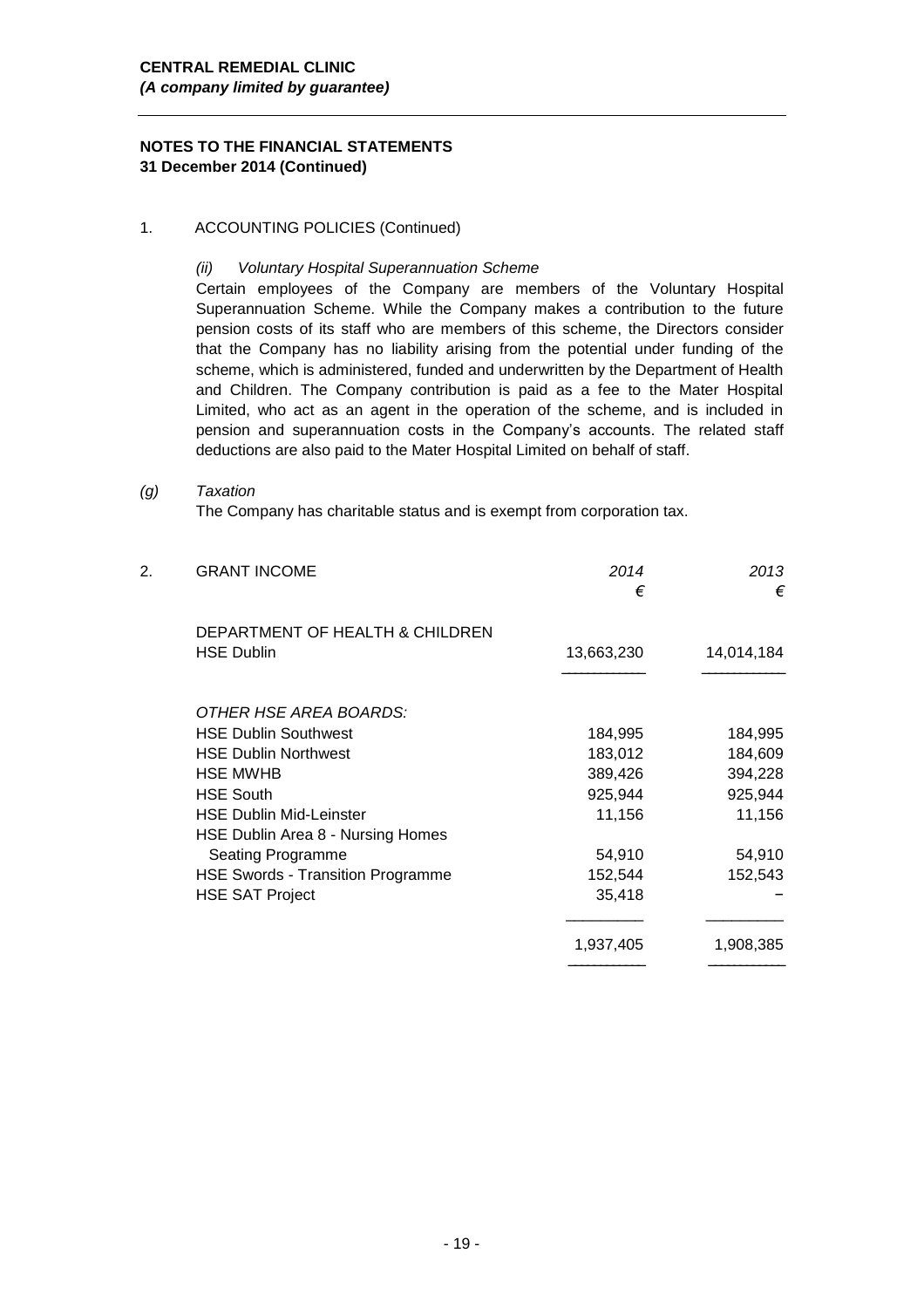| 2. | <b>GRANT INCOME (Continued)</b>                      | 2014<br>€  | 2013<br>€  |
|----|------------------------------------------------------|------------|------------|
|    | DEPARTMENT OF EDUCATION:                             |            |            |
|    | <b>School Grants</b>                                 | 717,741    | 750,437    |
|    | <b>LEARGAS GRANT</b>                                 |            |            |
|    | Scoil Mochua Clondalkin                              |            | 12,800     |
|    | <b>DUBLIN CORPORATION:</b>                           |            |            |
|    | <b>School Meals</b>                                  | 21,106     | 21,531     |
|    | <b>NATIONAL LOTTERY:</b>                             |            |            |
|    | Hartstown Day Activity Centre (DAC)                  | 8,000      | 5,000      |
|    | <b>Firhouse DAC</b>                                  | 5,500      | 6,000      |
|    | Coolock DAC                                          |            | 10,000     |
|    | <b>Client Technical Services Department Clontarf</b> | 17,000     |            |
|    |                                                      | 30,500     | 21,000     |
|    |                                                      |            |            |
|    |                                                      | 16,369,982 | 16,728,337 |
|    |                                                      |            |            |

The Company has complied with Circular No. 17/2010 'Requirements for Grants and Grants-in-Aid' issued on the 22 December 2010 by the Minister of Finance in the presentation of the grant aid received by the Company.

| 3. | <b>INCOME FROM OTHER ACTIVITIES</b>                | 2014      | 2013      |
|----|----------------------------------------------------|-----------|-----------|
|    |                                                    | €         | €         |
|    | Seating sales                                      | 125,789   | 129,596   |
|    | Swimming pool, catering and other activities       | 353,446   | 314,773   |
|    | <b>HSE Swords -</b>                                |           |           |
|    | Rehabilitative Training Programme                  | 385,128   | 371,837   |
|    | SOLAS/FAS - Vocational Training Programme          | 291,359   | 311,780   |
|    | HSE Dublin North West - School leavers day service | 12,430    | 4,142     |
|    | Pension levy income (due to related reduction      |           |           |
|    | in allocation by HSE)                              | 387,722   | 425,367   |
|    | <b>ESS Conference</b>                              | 5,855     | 64,574    |
|    |                                                    |           |           |
|    |                                                    | 1,561,729 | 1,622,069 |
|    |                                                    |           |           |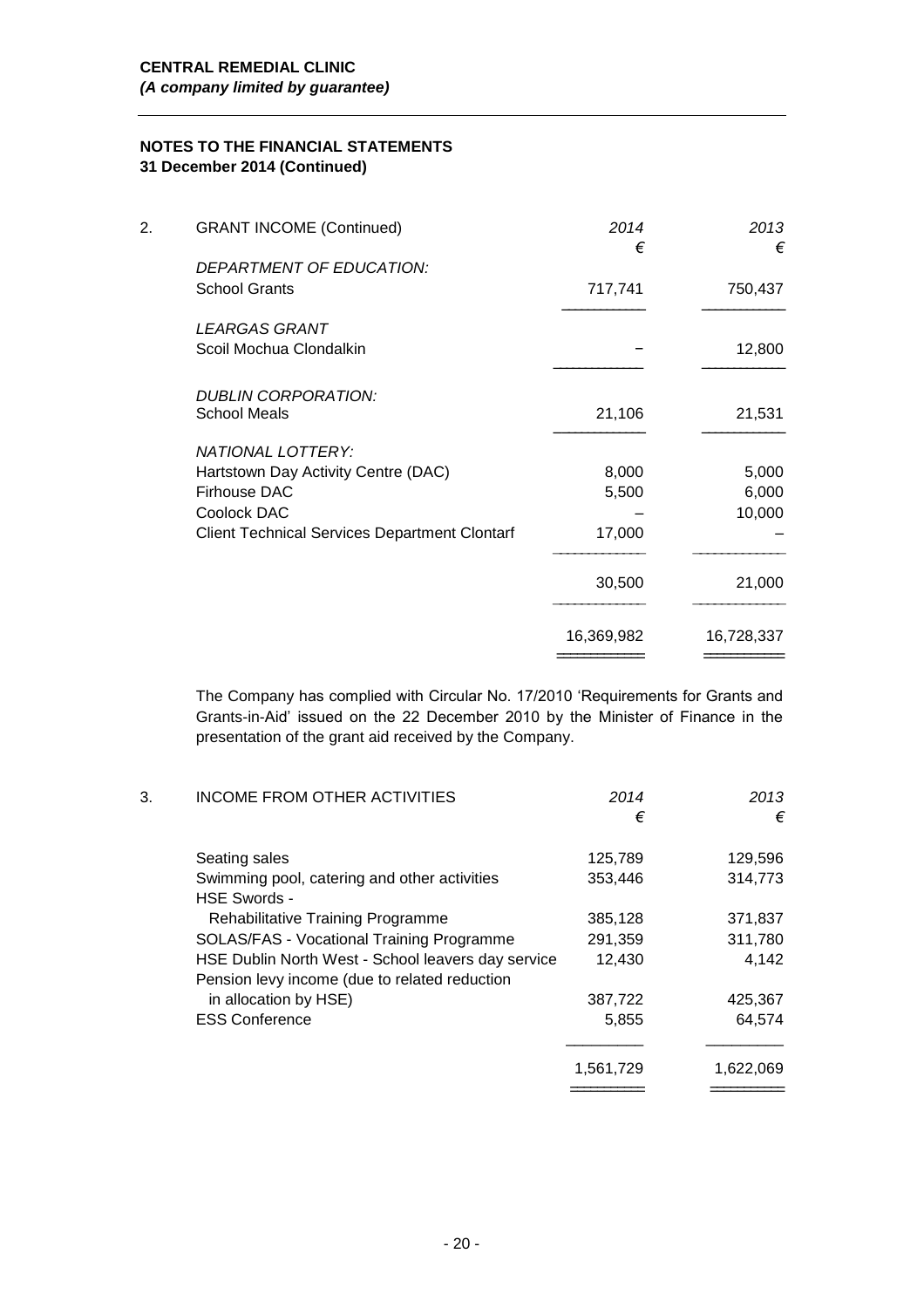| 4.  | <b>STAFF COSTS</b>               | 2014       | 2013       |
|-----|----------------------------------|------------|------------|
| (a) | Staff costs are as follows:      | €          | €          |
|     | Wages and salaries               | 12,042,752 | 12,515,386 |
|     | Social security costs            | 1,106,619  | 1,124,005  |
|     | Pension and superannuation costs | 1,212,206  | 1,407,520  |
|     |                                  |            |            |
|     |                                  | 14,361,577 | 15,046,911 |
|     |                                  |            |            |

# *(b) The monthly average number of employees during the year were as follows:*

|                             | 2014 | 2013 |
|-----------------------------|------|------|
| Medical and nursing         | 116  | 120  |
| Clerical and administration | 57   | 51   |
| Other                       | 94   | 94   |
|                             |      |      |
|                             | 267  | 265  |
|                             |      |      |

### *(c) Remuneration - Chief Executive*

Payroll and other costs for the Chief Executives who held office during the year were as follows:

|                                            | 2014   | 2013    |
|--------------------------------------------|--------|---------|
|                                            | €      | €       |
| Mr. P. Kiely (January to June 2013)        |        |         |
| Gross pay                                  |        | 122,582 |
| Mileage allowance                          |        | 11,616  |
| Pension contribution                       |        | 25,805  |
| Mr. B. Conlan (June 2013 to December 2013) |        |         |
| Gross pay                                  |        | 47,263  |
| Mileage allowance                          |        |         |
| Pension contribution                       |        | 4,167   |
| Mr. J. Nugent (December 2013)              |        |         |
| Gross pay                                  |        |         |
| Mileage allowance                          |        |         |
| Pension contribution                       |        |         |
| Ms. S. Manahan (appointed 1 June 2014)     |        |         |
| Payroll costs                              | 57,831 |         |
| Total                                      | 57,831 | 211,433 |
|                                            |        |         |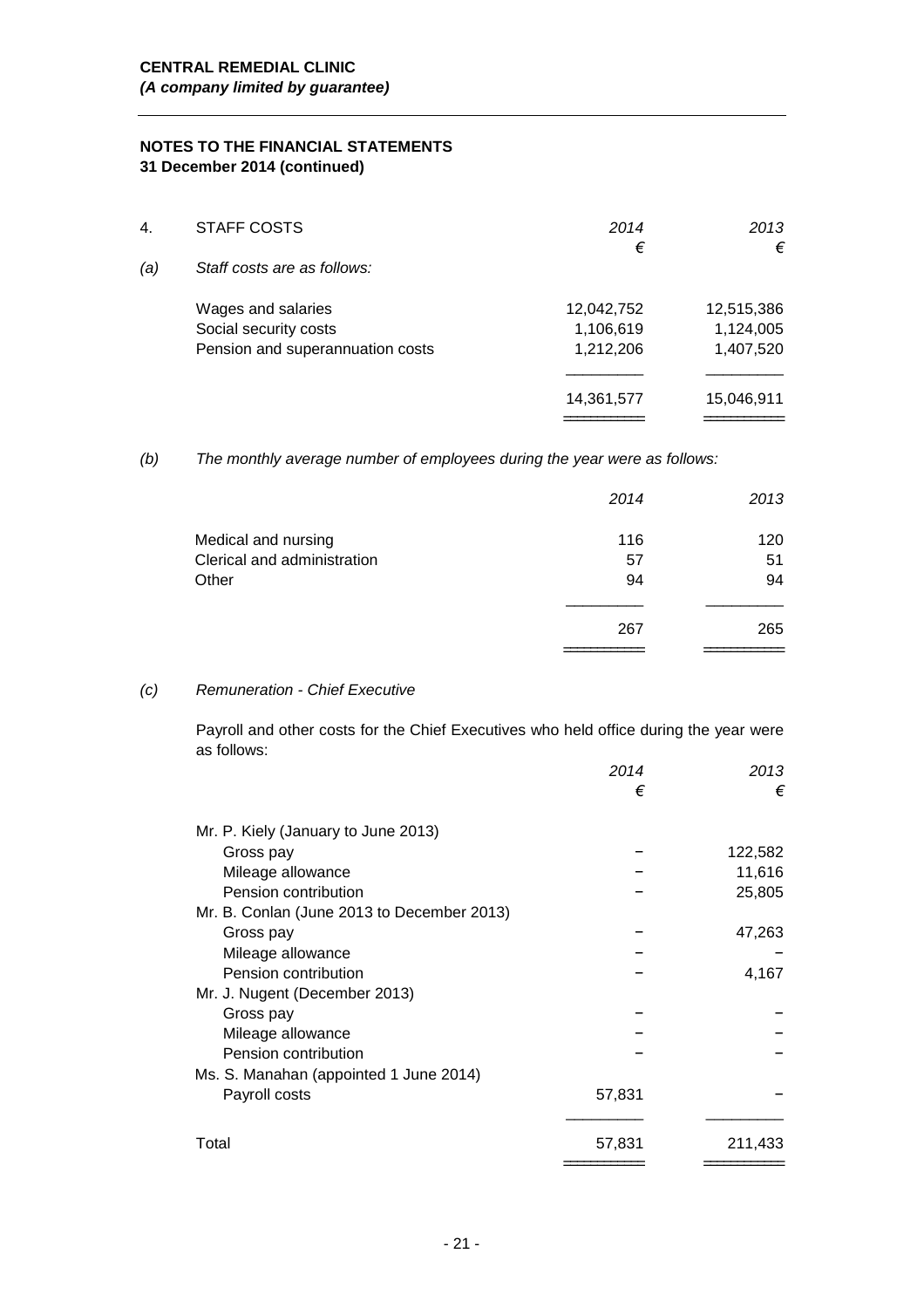| 5. | NET OPERATING SURPLUS/(DEFICIT)                    | 2014<br>€ | 2013<br>€ |
|----|----------------------------------------------------|-----------|-----------|
|    | This is stated after charging/(crediting):         |           |           |
|    | Directors remuneration*<br>Auditor's remuneration: |           |           |
|    | - audit of accounts                                | 22,515    | 23,210    |
|    | - other assurance services                         | 2,035     | 2,095     |
|    | - tax advisory services                            |           | 2,500     |
|    | - other non-audit services                         |           | 4,646     |
|    | Depreciation of tangible fixed assets (Note 8)     | 1,205,192 | 1,299,162 |
|    | Amortisation of intangible fixed assets (Note 7)   | 57,143    | 228,571   |
|    | Capital grant amortised (Note 16)                  | (541,288) | (541,288) |
|    |                                                    |           |           |

\* The Memorandum of Association of the Company provides that no member of the Board of Directors shall be appointed to any salaried office of the Company or any office of the Company paid by fees and that no remuneration or benefit in money or moneys worth shall be given by the Company to any member of such Board of Directors except payment of out of pocket expenses. No such out of pocket expenses were claimed by or paid to Board members in 2014 or 2013.

### 6. EXCEPTIONAL COSTS – CHIEF EXECUTIVE RETIREMENT

*(a) Costs relating to the retirement of Mr. Paul Kiely as Chief Executive in 2013 are as follows:*

|                                                                             | 2014<br>€ | 2013<br>€ |
|-----------------------------------------------------------------------------|-----------|-----------|
| Compensation on loss of office<br>Actuarial cost of augmentation of pension |           | 473,336   |
| benefits per FRS 17 (Note 20)                                               |           | 205,000   |
|                                                                             |           | 678,336   |
| (b)<br>Related payments are as follows:                                     |           |           |
| Compensation on loss of office                                              |           | 473,336   |
| Payment to pension scheme                                                   |           | 267,689   |
|                                                                             |           |           |
|                                                                             |           | 741,025   |

The actuarial cost relating to the augmentation of pension benefits for Mr. Kiely in 2013 in the sum of €205,000 was funded in full by the payment of €267,689 to the pension scheme.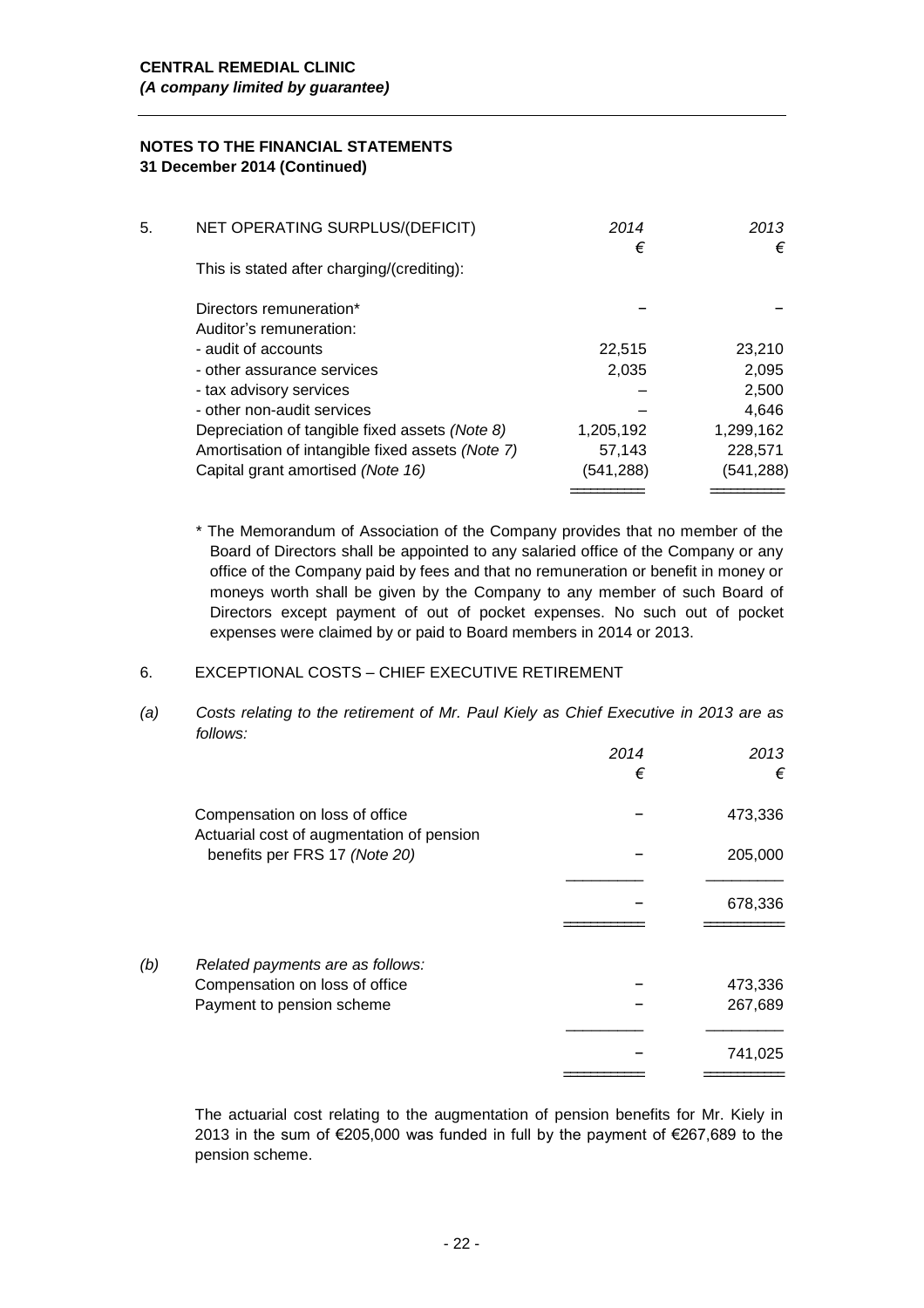| 7. | <b>INTANGIBLE FIXED ASSETS</b>        | Operating<br>licences<br>€ |
|----|---------------------------------------|----------------------------|
|    | Cost:                                 |                            |
|    | At 1 January 2014 & 31 December 2014  | 2,000,000                  |
|    | Amortisation:                         |                            |
|    | At 1 January 2014                     | 228,571                    |
|    | Charge for the year                   | 57,143                     |
|    | At 31 December 2014                   | 285,714                    |
|    | Net book amounts:                     |                            |
|    | At 31 December 2014                   | 1,714,286                  |
|    | At 31 December 2013                   | 1,771,429                  |
|    | In respect of previous year:<br>Cost: |                            |
|    | At 1 January 2013                     |                            |
|    | <b>Transferred from Debtors</b>       | 2,000,000                  |
|    | At 31 December 2013                   | 2,000,000                  |
|    | Amortisation                          |                            |
|    | At 1 January 2013                     |                            |
|    | Charge for the year                   | 228,571                    |
|    | At 31 December 2013                   | 228,571                    |
|    | Net book amounts                      |                            |
|    | At 31 December 2013                   | 1,771,429                  |
|    | At 31 December 2012                   |                            |
|    |                                       |                            |

In 2009 and 2010 the Company paid the above amount to the Heath Service Executive ('HSE') under a 'Heads of Terms' agreement in respect of an anticipated future licence, whereby the Company would be permitted to operate a regional assessment and treatment centre in Waterford Regional Hospital. The facility is currently in operation but negotiations to finalise the contract are still ongoing. During 2013, the terms relating to the contract were discussed between the parties and draft agreements were exchanged. As a result of these events in 2013, the amount paid was capitalised as an Intangible Fixed Asset. It is being amortised to the profit and loss account over the period of the agreement of 35 years, from the commencement of services in January 2010.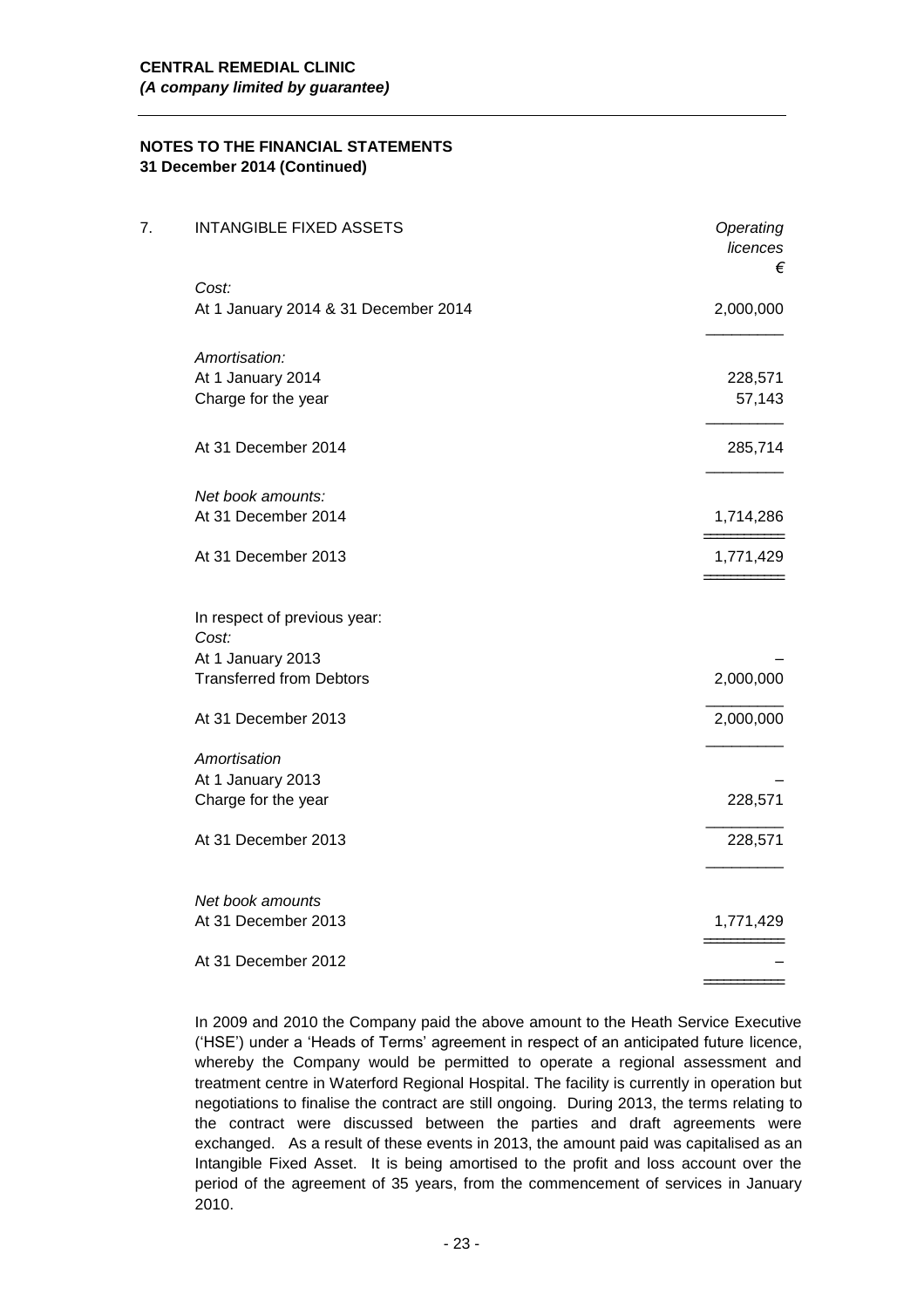# 8. TANGIBLE FIXED ASSETS

|                             |         |                  | Medical   | Office              | Other      | <b>Fixtures</b> | Computer   | Motor      |            |
|-----------------------------|---------|------------------|-----------|---------------------|------------|-----------------|------------|------------|------------|
|                             | Land    | <b>Buildings</b> |           | equipment equipment | equipment  | and fittings    | equipment  | vehicles   | Total      |
|                             | €       | €                | €         | €                   | €          | €               | €          | €          | €          |
| Cost:                       |         |                  |           |                     |            |                 |            |            |            |
| At 1 January 2014           | 805,181 | 26,978,026       | 1,894,965 | 433,006             | 1,210,263  | 3,979,083       | 2,221,802  | 719,550    | 38,241,876 |
| Additions                   |         | 56,578           | 80,146    | 2,563               | 132,377    | 17,987          | 47,196     | 52,045     | 388,892    |
| Disposals                   |         |                  | (13, 235) | (18,089)            | (110, 785) | (21, 291)       | (190,581)  | (138, 379) | (492, 360) |
| At 31 December 2014 805,181 |         | 27,034,604       | 1,961,876 | 417,480             | 1,231,855  | 3,975,779       | 2,078,417  | 633,216    | 3,813,408  |
| Depreciation:               |         |                  |           |                     |            |                 |            |            |            |
| At 1 January 2014           |         | 14,655,544       | 1,497,815 | 406,770             | 846,729    | 3,746,667       | 2,149,073  | 682,040    | 23,984,638 |
| Charge for the year         |         | 855,832          | 103,101   | 7,148               | 91,439     | 67,276          | 49,867     | 30,529     | 1,205,192  |
| <b>Disposals</b>            |         |                  | (12, 695) | (17, 843)           | (82,037)   | (14, 623)       | (189, 103) | (119, 693) | (435, 994) |
| At 31 December 2014         |         | 15,511,376       | 1,588,221 | 396,075             | 856,131    | 3,799,320       | 2,009,837  | 592,876    | 24,753,836 |
| Net book amounts:           |         |                  |           |                     |            |                 |            |            |            |
| At 31 December 2014         | 805,181 | 11,523,228       | 373,655   | 21,405              | 375,724    | 176,459         | 68,580     | 40,340     | 13,384,572 |
| At 31 December 2013         | 805,181 | 12,322,482       | 397,150   | 26,236              | 363,534    | 232,416         | 72,729     | 37,510     | 14,257,238 |
|                             |         |                  |           |                     |            |                 |            |            |            |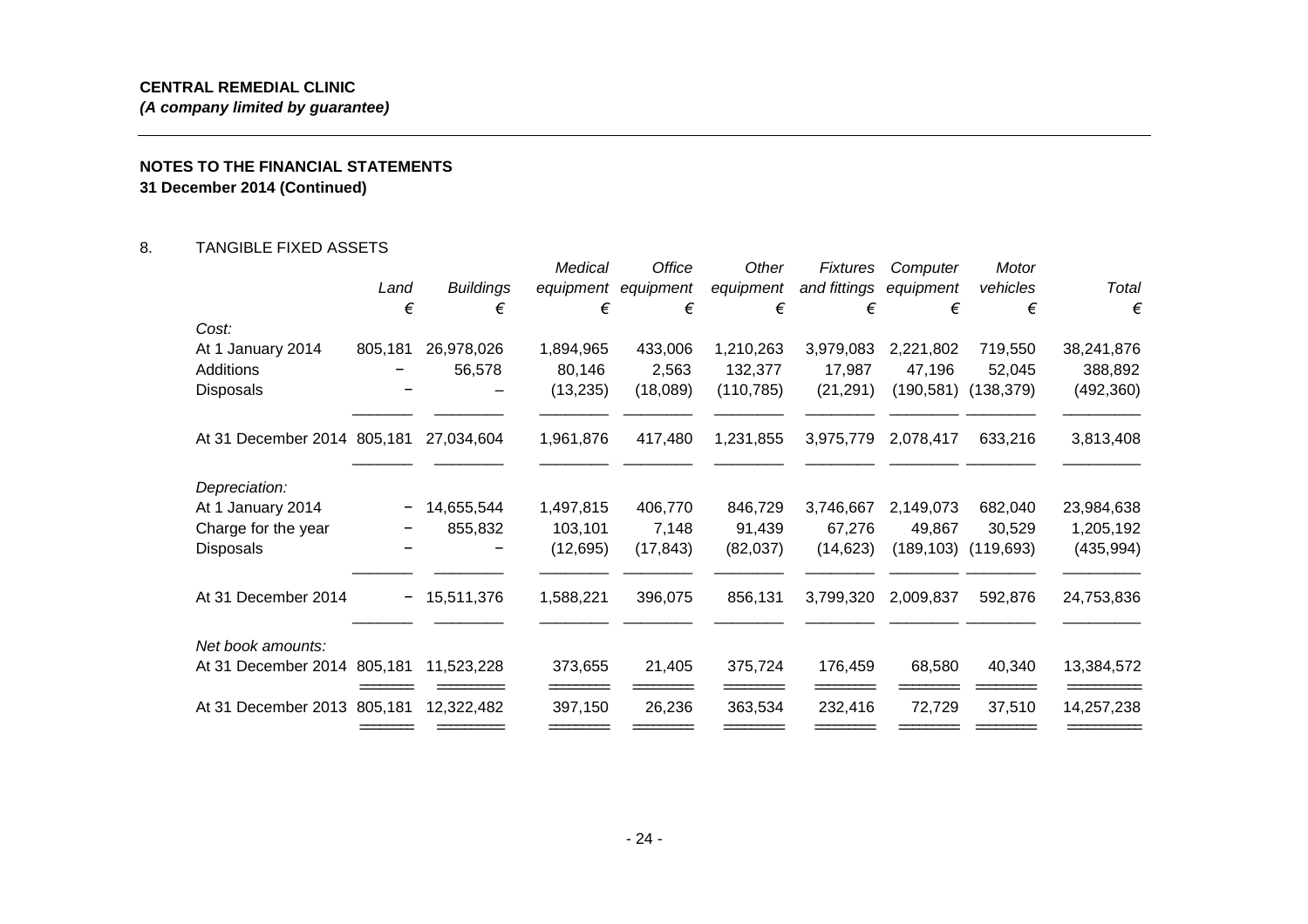# 8. TANGIBLE FIXED ASSETS (continued)

In respect of previous year:

|                             | Medical | Office           | Other      | <b>Fixtures</b> | Computer  | Motor               |            |           |            |
|-----------------------------|---------|------------------|------------|-----------------|-----------|---------------------|------------|-----------|------------|
|                             | Land    | <b>Buildings</b> | equipment  | equipment       | equipment | and fittings        | equipment  | vehicles  | Total      |
|                             | €       | €                | €          | €               | €         | €                   | €          | €         | €          |
| Cost:                       |         |                  |            |                 |           |                     |            |           |            |
| At 1 January 2013           | 805,181 | 26,757,684       | 2,023,049  | 449,035         | 1,203,637 | 3,966,954           | 2,359,972  | 750,239   | 38,315,751 |
| Additions                   |         | 220,342          | 66,750     | 250             | 15,054    | 15,985              | 42,941     | 24,915    | 386,237    |
| <b>Disposals</b>            |         |                  | (194, 834) | (16, 279)       | (8, 428)  | (3,856)             | (181, 111) | (55, 604) | (460, 112) |
| At 31 December 2013 805,181 |         | 26,978,026       | 1,894,965  | 433,006         | 1,210,263 | 3,979,083 2,221,802 |            | 719,550   | 38,241,876 |
| Depreciation                |         |                  |            |                 |           |                     |            |           |            |
| At 1 January 2013           |         | 13,764,941       | 1,544,558  | 412,818         | 757,954   | 3,677,071           | 2,261,651  | 698,742   | 23,117,735 |
| Charge for the year         |         | 890,603          | 128,523    | 9,329           | 95,212    | 73,179              | 63,414     | 38,902    | 1,299,162  |
| <b>Disposals</b>            |         |                  | (175, 266) | (15, 377)       | (6, 437)  | (3,583)             | (175, 992) | (55,604)  | (432, 259) |
| At 31 December 2013         | $\sim$  | 14,655,544       | 1,497,815  | 406,770         | 846,729   | 3,746,667           | 2,149,073  | 682,040   | 23,984,638 |
| Net book amounts            |         |                  |            |                 |           |                     |            |           |            |
| At 31 December 2013 805,181 |         | 12,322,482       | 397,150    | 26,236          | 363,534   | 232,416             | 72,729     | 37,510    | 14,257,238 |
| At 31 December 2012         | 805,181 | 12,992,743       | 478,491    | 36,217          | 445,683   | 289,883             | 98,321     | 51,497    | 15,198,016 |
|                             |         |                  |            |                 |           |                     |            |           |            |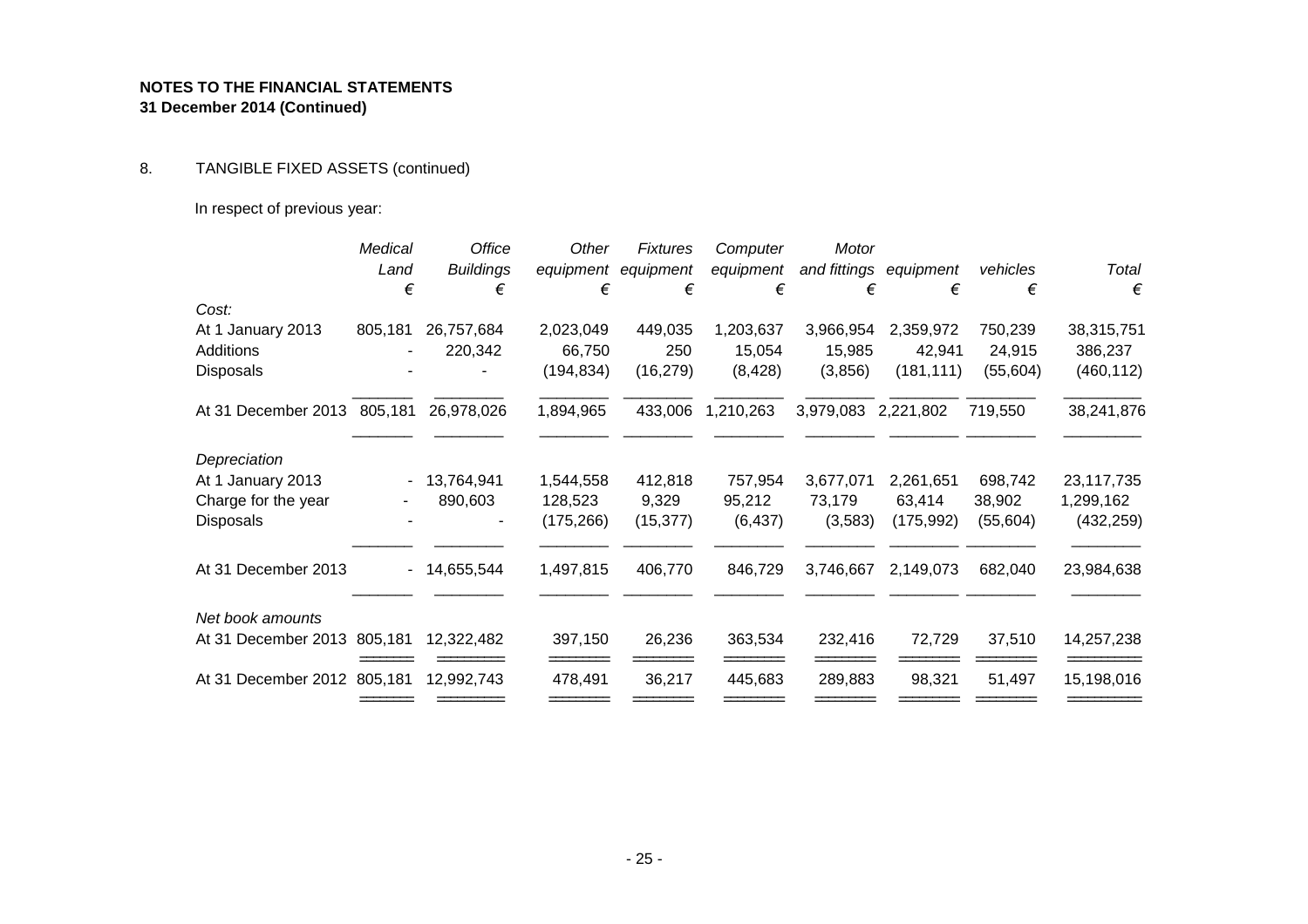| 9.  | <b>GRANTS RECEIVABLE</b>                                                                                          | 2014<br>€                          | 2013<br>€                              |
|-----|-------------------------------------------------------------------------------------------------------------------|------------------------------------|----------------------------------------|
|     | <b>Health Service Executive</b><br><b>Dublin Corporation</b><br>Other Health Board Grants                         | 1,427,382<br>1,720<br>106,480      | 1,514,153<br>1,720<br>120,824          |
|     |                                                                                                                   | 1,535,582                          | 1,636,697                              |
| 10. | DEBTORS AND PREPAID EXPENSES                                                                                      | 2014<br>€                          | 2013<br>€                              |
|     | Patients' fees and appliances<br>The Care Trust Limited (Note 21)<br>Other<br>Prepaid expenses and accrued income | 60,170<br>7,355<br>2,141<br>69,666 | 98,762<br>37,220<br>146,502<br>282,484 |
| 11. | <b>STOCKS</b>                                                                                                     | 2014<br>€                          | 2013<br>€                              |
|     | Seating stocks                                                                                                    | 49,367                             | 63,743                                 |

The estimated replacement cost of stocks is not materially different from the amounts shown above.

| 12. | SHORT-TERM INVESTMENTS | 2014<br>€ | 2013<br>€ |
|-----|------------------------|-----------|-----------|
|     | Prize bonds            | 800       | 800       |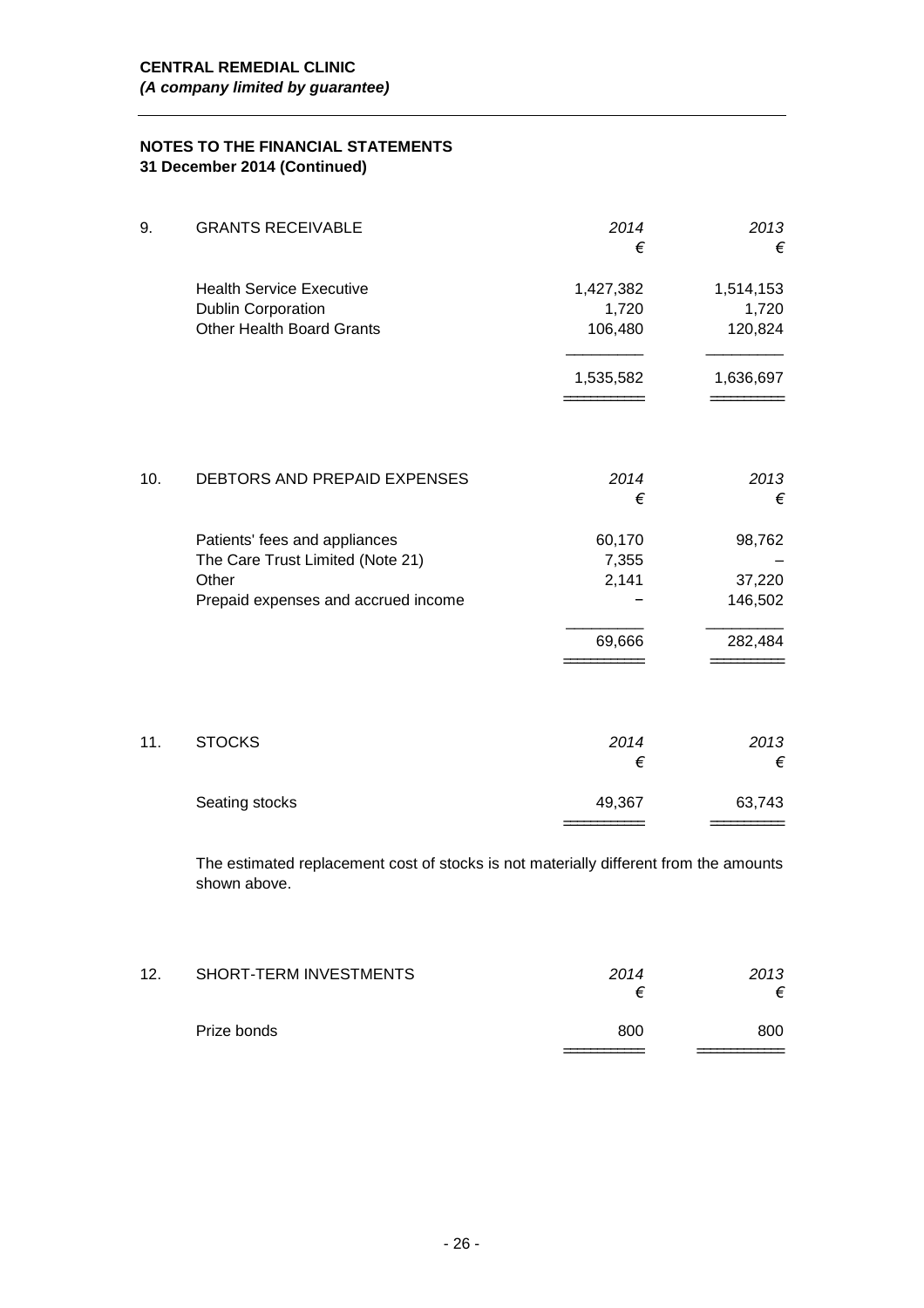| <b>CREDITORS AND ACCRUED EXPENSES</b>         | 2014<br>€                                                                                                                                                                            | 2013<br>€                             |
|-----------------------------------------------|--------------------------------------------------------------------------------------------------------------------------------------------------------------------------------------|---------------------------------------|
| Accruals                                      | 927,435                                                                                                                                                                              | 959,496                               |
| Other creditors                               |                                                                                                                                                                                      | 448,716                               |
|                                               |                                                                                                                                                                                      | 318,123                               |
|                                               |                                                                                                                                                                                      | 5,503                                 |
|                                               |                                                                                                                                                                                      |                                       |
|                                               |                                                                                                                                                                                      |                                       |
| <b>Research Trust</b>                         | 34,806                                                                                                                                                                               | 51,023                                |
|                                               | 1,441,329                                                                                                                                                                            | 1,782,861                             |
| <b>LONG TERM LOAN</b>                         | 2014                                                                                                                                                                                 | 2013                                  |
|                                               | €                                                                                                                                                                                    | €                                     |
|                                               |                                                                                                                                                                                      |                                       |
| the Central Remedial Clinic Limited ('F & S') | 3,000,000                                                                                                                                                                            | 3,000,000                             |
|                                               | PAYE, PRSI and other withholding taxes<br>Pension levy deductions<br>Friends and Supporters of the Central Remedial<br>Clinic Limited (Note 21)<br>Loan from Friends & Supporters of | 142,412<br>316,237<br>5,503<br>14,936 |

The loan was advanced to the Company in 2012 to assist in financing its pension liabilities under the Defined Benefit Pension Scheme and is unsecured, interest free and is not repayable in the short term. There is no written loan agreement setting out the terms of this loan.

As the Company is a Section 38 agency and a 'not for profit' company, the Directors remain of the view that the Company is not in a position to repay this loan and as a result made a formal request to F&S that this loan would be regarded by F&S as unrecoverable. At its meeting of 23 June 2015 the Board of F&S agreed to forgive the full amount of €3,000,000 in light of CRC's financial situation. This will be reflected in the 2015 Financial Statements.

| 15. | <b>MOVEMENTS IN RESERVES</b>         | €           |
|-----|--------------------------------------|-------------|
|     | As at 31 December 2012               | 1,363,464   |
|     | Deficit for the year                 | (721, 845)  |
|     | Actuarial gain recognised on pension |             |
|     | scheme during the year               | 713,000     |
|     | As at 31 December 2013               | 1,354,619   |
|     | Surplus for the year                 | 140,752     |
|     | Actuarial loss recognised on pension |             |
|     | scheme during the year               | (6,957,000) |
|     | As at 31 December 2014               | (5,461,629) |
|     |                                      |             |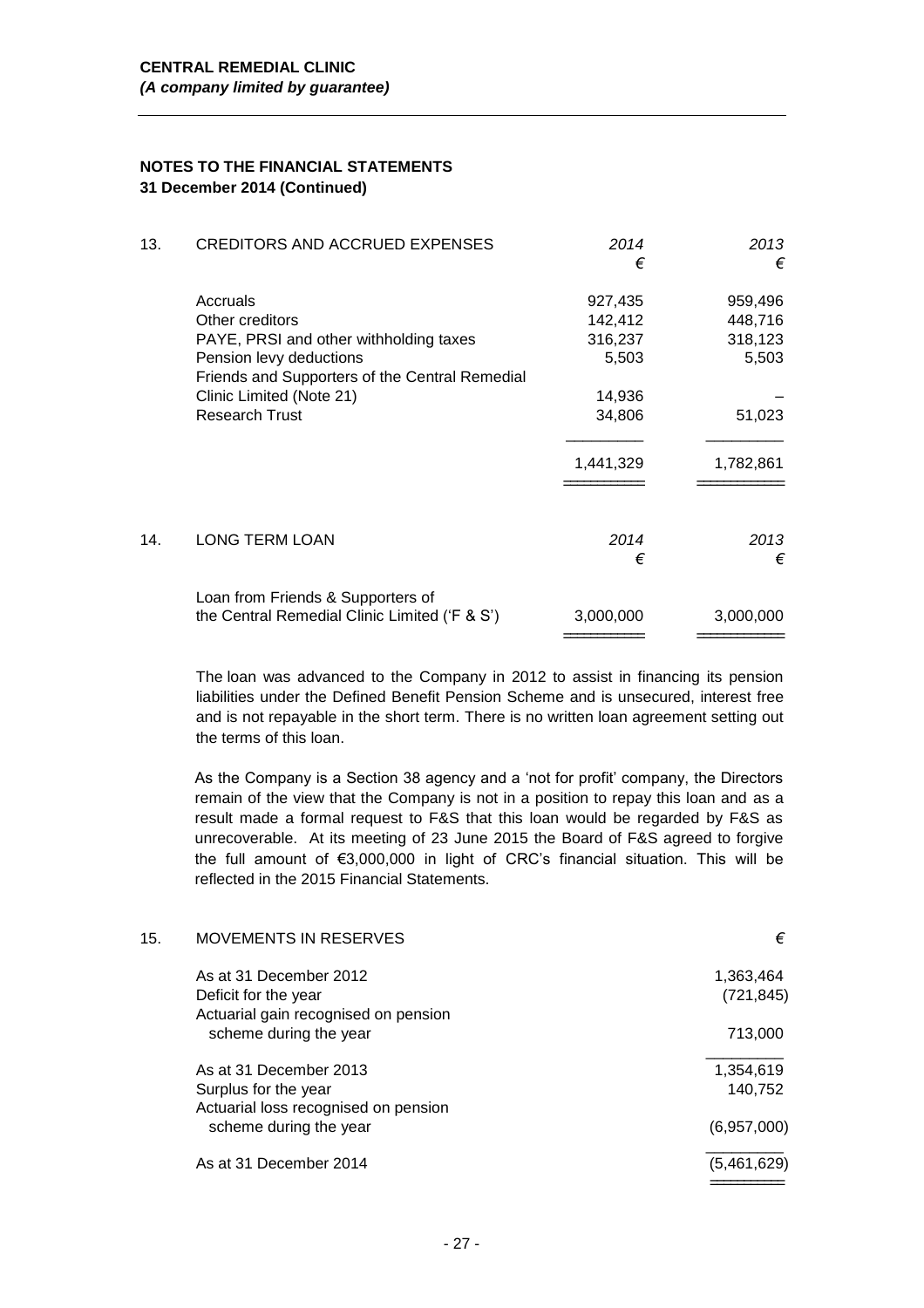| 16. | <b>CAPITAL GRANTS</b>                                                                                                         | 2014<br>€               | 2013<br>€               |
|-----|-------------------------------------------------------------------------------------------------------------------------------|-------------------------|-------------------------|
|     | Balance at beginning of year<br>Amortised to the profit and loss account                                                      | 9,296,759<br>(541, 288) | 9,838,047<br>(541, 288) |
|     | Balance at end of year                                                                                                        | 8,755,471               | 9,296,759               |
| 17. | RECONCILIATION OF OPERATING RESULT<br>TO NET CASH INFLOW FROM OPERATING<br>ACTIVITIES BEFORE PAYMENT OF<br>PENSION OBLIGATION | 2014<br>€               | 2013<br>€               |
|     | Operating surplus/(deficit)<br>Non-cash items                                                                                 | 207,506                 | (605, 579)              |
|     | Depreciation and amortisation charges                                                                                         | 1,262,335               | 1,527,733               |
|     | Amortisation of grants                                                                                                        | (541, 288)              | (541, 288)              |
|     | FRS 17 - pension service costs charged to the<br>profit and loss account                                                      | 583,000                 | 958,000                 |
|     |                                                                                                                               | 1,511,553               | 1,338,866               |
|     | Decrease in debtors                                                                                                           | 313,933                 | 726,275                 |
|     | Decrease in stocks                                                                                                            | 14,376                  | 27,032                  |
|     | Decrease in creditors                                                                                                         | (341, 532)              | (79, 981)               |
|     | Net cash inflow from operating activities                                                                                     |                         |                         |
|     | before payment of pension obligation                                                                                          | 1,498,330               | 2,012,192               |
| 18. | ANALYSIS OF CHANGE IN NET DEBT                                                                                                | 2014<br>€               | 2013<br>€               |
|     | Balance at beginning of year                                                                                                  | (3, 199, 152)           | (3,740,694)             |
|     | Net cash inflow                                                                                                               | 457,050                 | 541,542                 |
|     | Balance at end of year                                                                                                        | (2,742,102)             | (3, 199, 152)           |
|     |                                                                                                                               |                         |                         |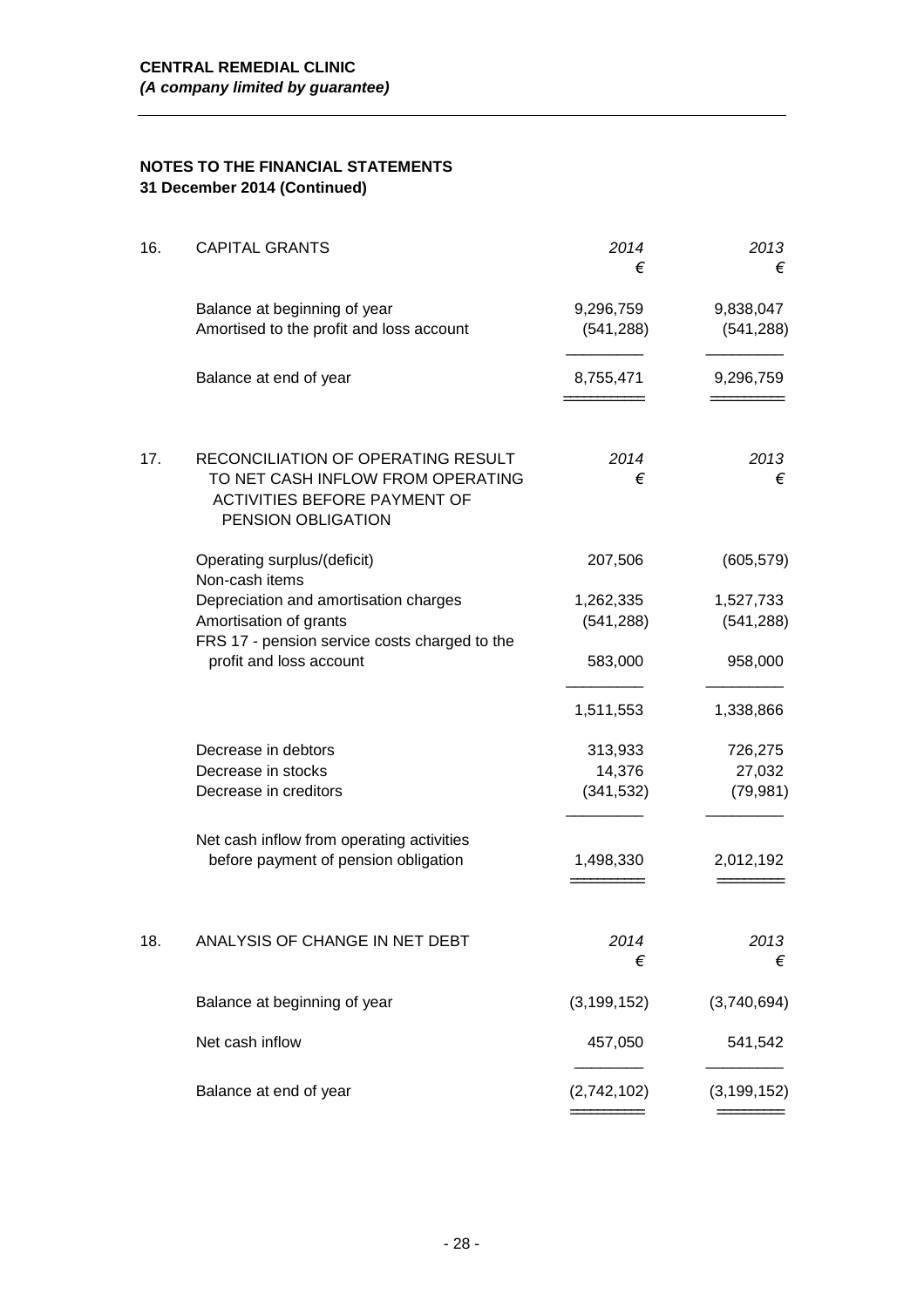# 18. ANALYSIS OF CHANGE IN NET DEBT (Continued)

|     |                                                                              |               | Change    |             |
|-----|------------------------------------------------------------------------------|---------------|-----------|-------------|
|     |                                                                              | 2013          | in year   | 2014        |
|     |                                                                              | €             | €         | €           |
|     | Cash and bank deposits                                                       | 181,809       | 357,673   | 539,482     |
|     | Bank overdraft<br>Long term loan from Friends &<br>Supporters of the Central | (380, 961)    | (99, 377) | (281, 584)  |
|     | <b>Remedial Clinic Limited</b>                                               | (3,000,000)   |           | (3,000,000) |
|     |                                                                              | (3, 199, 152) | 447,050   | (2,742,102) |
| 19. | CAPITAL COMMITMENTS                                                          |               | 2014<br>€ | 2013<br>€   |
|     | Authorised and contracted for                                                |               |           | 8,717       |
|     |                                                                              |               |           |             |

# 20. PENSION COMMITMENTS

# *(a) Defined Benefit Scheme*

The Company operates a separate defined benefit pension plan for eligible employees. The Defined Benefit Pension Scheme has been closed to new members since 1 January 2007. The scheme is externally funded and assets are held separately from those of the Company in an independently administered fund. The contributions are based on the advice of an independent professionally qualified actuary obtained at three yearly intervals. A full actuarial valuation was carried out on 1 January 2012, which is not available for public inspection.

#### *Principal actuarial assumptions*

The key financial assumptions used to calculate the retirement benefit liabilities under FRS 17, at the beginning and end of the year were as follows:

|                                      | 2014                  | 2013       |
|--------------------------------------|-----------------------|------------|
|                                      | Projected             | Projected  |
| Valuation method                     | unit                  | unit       |
|                                      | %                     | %          |
| Inflation rate                       | 1.75%                 | 2.00%      |
| Discount rate for scheme liabilities | 2.10%                 | 3.80%      |
| Expected rate of salary increases    | $0.00\%$ <sup>*</sup> | $0.00\%$ * |
| Rate of pension increases            | 1.75%                 | 2.00%      |
| Expected rate of return on assets    | 3.51%                 | 3.80%      |

\*0.00% until 1 January 2017 and 2.00% thereafter.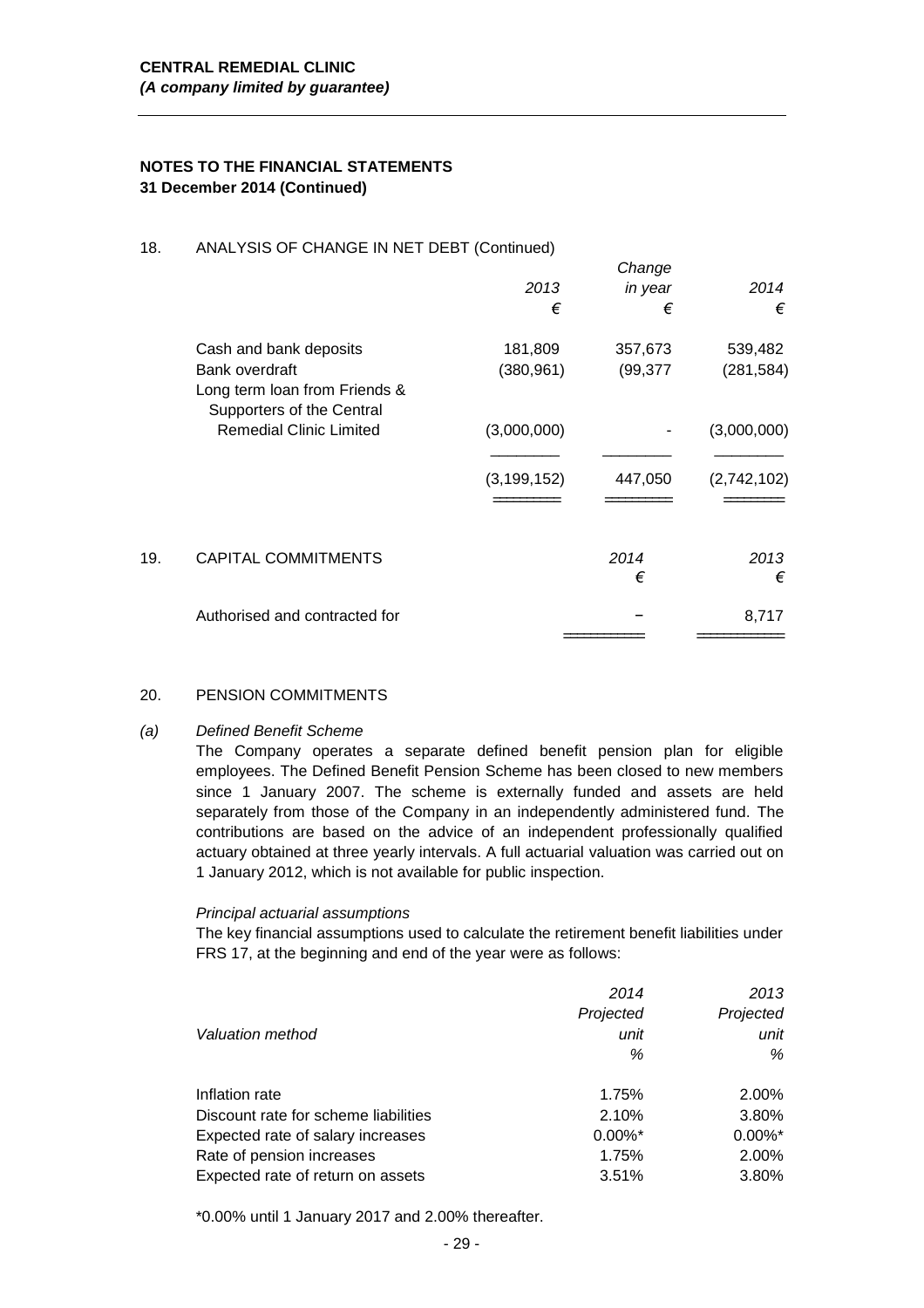# 20. PENSION COMMITMENTS (Continued)

| The expected long-term rate of return on the      |           |          |
|---------------------------------------------------|-----------|----------|
| assets of the scheme are:                         | 2014      | 2013     |
|                                                   | %         | %        |
| Equities                                          | 5.50%     | 6.00%    |
| <b>Bonds</b>                                      | 1.50%     | 2.50%    |
| Property                                          | 4.50%     | 5.00%    |
| Other                                             | 2.00%     | 1.50%    |
| <b>Matured Friends First Policies</b>             | 2.10%     | 3.80%    |
| The net pension liability is analysed as follows: | 2014      | 2013     |
|                                                   | €'000     | €'000    |
| Equities                                          | 15,664    | 16,296   |
| <b>Bonds</b>                                      | 12,144    | 9,074    |
| Property                                          | 32        | 690      |
| Other                                             | 1,587     | 634      |
| Total market value of assets                      | 29,427    | 26,694   |
| Actuarial value of schemes liabilities            | (38, 704) | (29,073) |
| Deficit in the scheme pre and post deferred tax   | (9,277)   | (2, 379) |
|                                                   |           |          |
| The following amounts have been recognised        |           |          |
| in the Profit and Loss Account:                   | 2014      | 2013     |
|                                                   | €'000     | €'000    |
| Charged to operating surplus                      |           |          |
| Current service cost                              | 583       | 753      |
| Past service cost                                 |           | 205      |
|                                                   | 583       | 958      |
|                                                   |           |          |
| Net finance expense                               |           |          |
| Interest on pension scheme liabilities            | 1,123     | 1,079    |
| Expected return on scheme assets                  | (1,066)   | (974)    |
|                                                   | 57        | 105      |
| Total charge to operations                        | 640       | 1,063    |
|                                                   |           |          |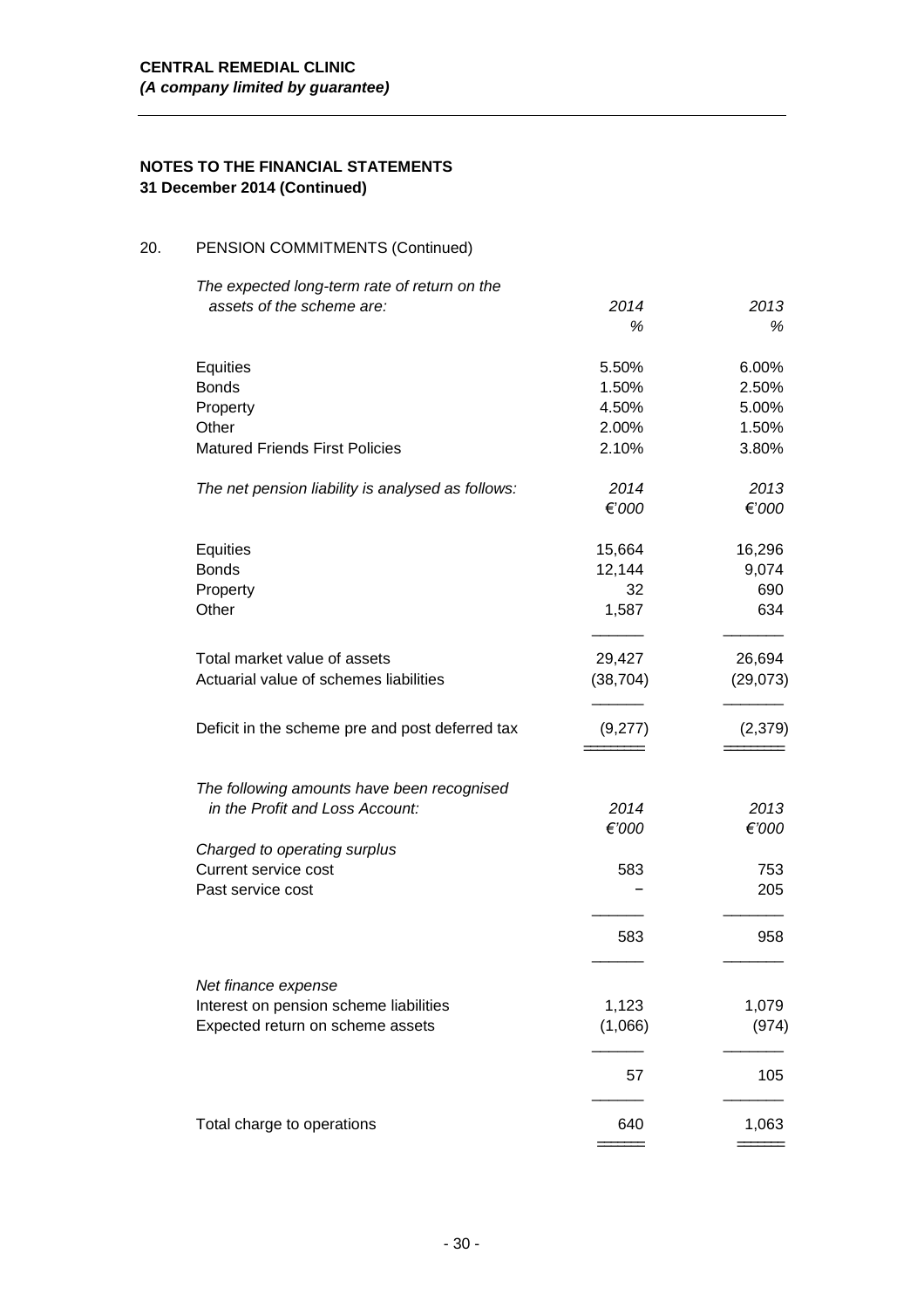# 20. PENSION COMMITMENTS (Continued)

| The following amounts have been recognised   |         |       |
|----------------------------------------------|---------|-------|
| in the Statement of Total Recognised         | 2014    | 2013  |
| Gains and Losses (STRGL):                    | €'000   | €'000 |
| Actual return less expected return on        |         |       |
| scheme assets                                | 1.341   | 1,058 |
| Actuarial loss on changes in demographic and |         |       |
| financial assumptions related to liabilities | (8,298) | (345) |
| Actuarial (loss)/gain recognised in STRGL    | (6,957) | 713   |
|                                              |         |       |

#### *Mortality assumptions*

The key mortality assumptions used to calculate the retirement benefit liabilities at the beginning and end of the year were as follows:

| <b>Male Pensioners</b><br><b>Female Pensioners</b> |        | 62% of PNML00-1<br>70% of PNML00-1 |
|----------------------------------------------------|--------|------------------------------------|
|                                                    | 2014   | 2013                               |
|                                                    | years  | years                              |
| Life expectancy (Male age 65)                      | 23.2   | 23.2                               |
| Life expectancy (Female age 65)                    | 24.6   | 24.6                               |
| Changes in the present value of the defined        | 2014   | 2013                               |
| benefit obligation are as follows:                 | €'000  | €'000                              |
| Opening defined benefit obligation                 | 29,073 | 27,037                             |
| Service cost                                       | 583    | 753                                |
| Interest cost                                      | 1,123  | 1,079                              |
| <b>Actuarial loss</b>                              | 8,298  | 345                                |
| Benefits paid                                      | (547)  | (469)                              |
| Plan participants' contributions                   | 262    | 250                                |
| Expenses paid                                      | (44)   | (79)                               |
| Premiums paid                                      | (44)   | (48)                               |
| Past service cost                                  |        | 205                                |
|                                                    | 38,704 | 29,073                             |
|                                                    |        |                                    |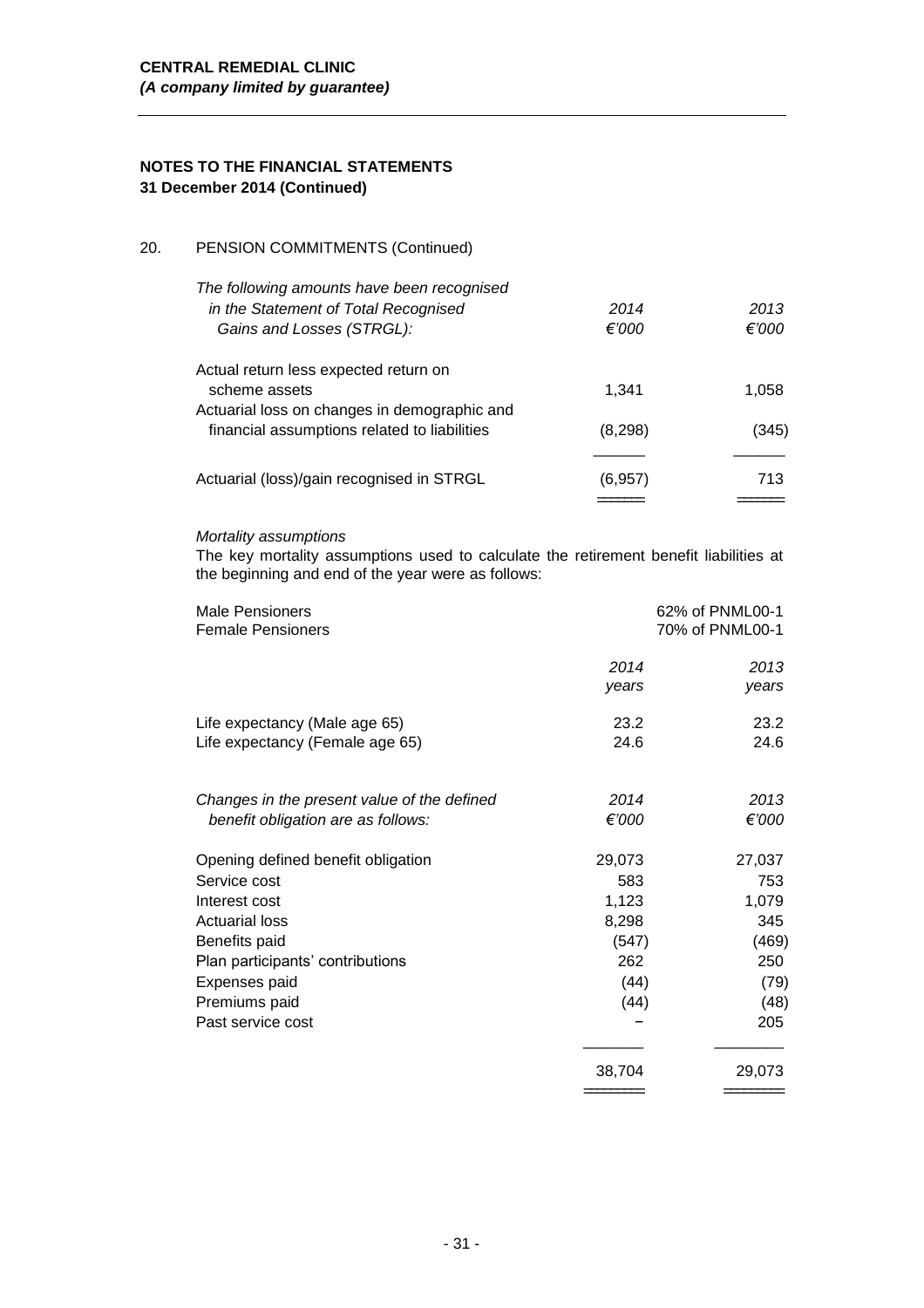#### 20. PENSION COMMITMENTS (Continued)

| Changes in the fair value of plan assets are as follows: | 2014   | 2013   |
|----------------------------------------------------------|--------|--------|
|                                                          | €'000  | €'000  |
| Opening fair value of plan assets                        | 26,694 | 23,907 |
| Expected return                                          | 1,066  | 974    |
| Actuarial gain                                           | 1,341  | 1,058  |
| Contributions by employer                                | 699    | 1,101  |
| Benefits paid                                            | (547)  | (469)  |
| Plan participants' contributions                         | 262    | 250    |
| Expenses paid                                            | (44)   | (79)   |
| Premiums paid                                            | (44)   | (48)   |
|                                                          | 29,427 | 26,694 |
|                                                          |        |        |
| The major categories of plan assets as a                 | 2014   | 2013   |
| percentage of total plan assets are as follows:          | %      | %      |
| Equities                                                 | 53.23% | 61.1%  |
| <b>Bonds</b>                                             | 41.27% | 33.9%  |
| Property                                                 | 0.10%  | 2.6%   |
| Other                                                    | 5.40%  | 2.4%   |
|                                                          | 100%   | 100%   |
|                                                          |        |        |

The pension plan has not invested in any of the Company's own financial instruments or other assets owned by the Company.

#### *History of experience gains and losses*

|                                                                         | 2014<br>€'000      | 2013<br>€'000      | 2012<br>€'000       | 2011<br>€'000       | 2010<br>€'000       |
|-------------------------------------------------------------------------|--------------------|--------------------|---------------------|---------------------|---------------------|
| Defined benefit obligation<br>Plan assets                               | (38.704)<br>29.427 | (29,073)<br>26.694 | (27, 037)<br>23.907 | (22, 898)<br>18.517 | (19, 944)<br>17.732 |
| Deficit                                                                 | (9,277)            | (2,379)            | (3, 130)            | (4,381)             | (2,212)             |
| Experience adjustments<br>on plan liabilities<br>Experience adjustments | (1,402)            | (182)              | (1,326)             | 1.364               | (647)               |
| on plan assets                                                          | (1,341)            | (1,058)            | (950)               | 2,196               | (754)               |

The employer contributions for 2015 have been estimated at €734,000.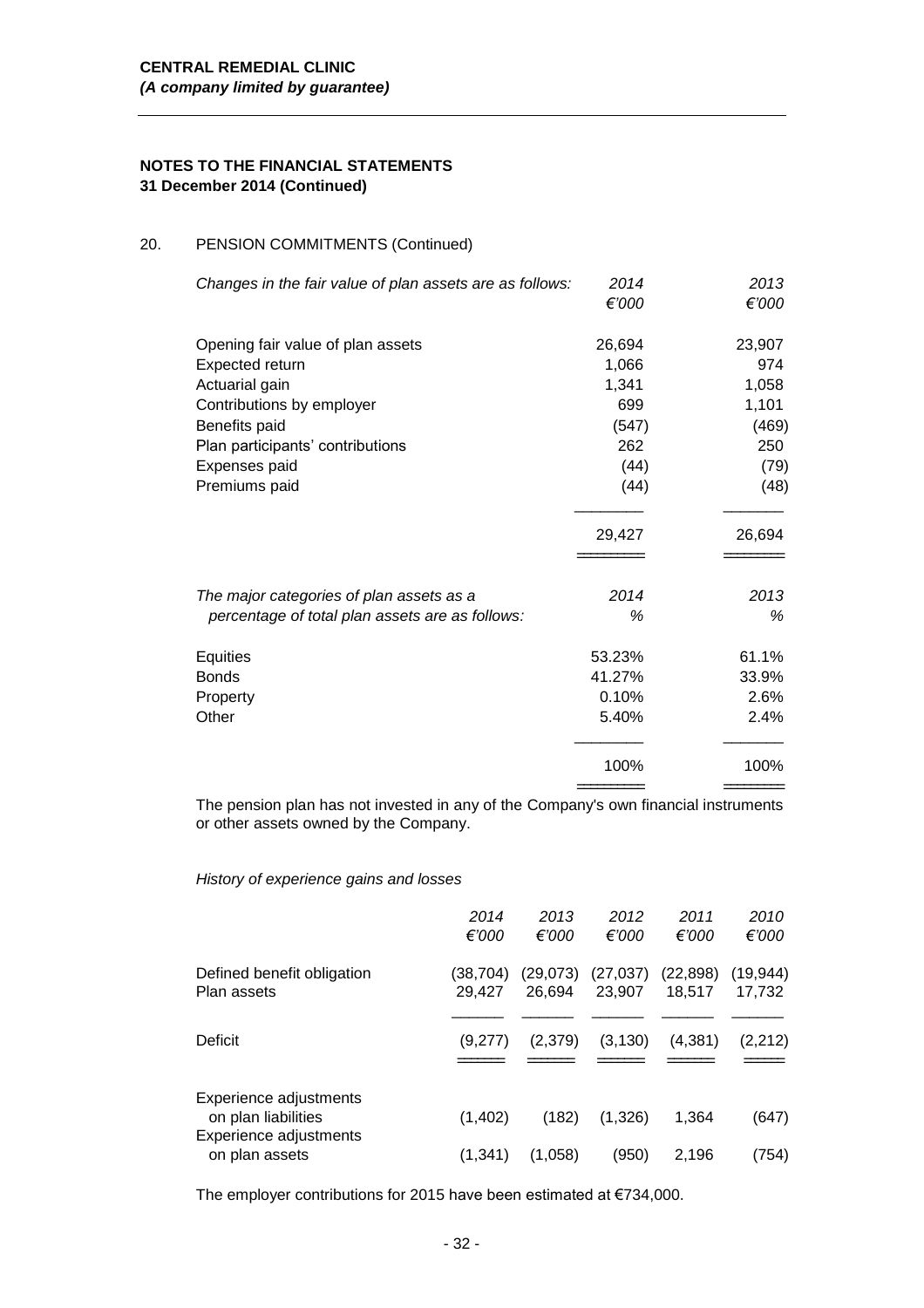### 20. PENSION COMMITMENTS (Continued)

### *(b) Voluntary Hospital Superannuation Scheme*

A Voluntary Hospital Superannuation Scheme is in operation for the majority of the Company's employees and is administered, funded and underwritten by the Department of Health and Children. The Directors consider that the Company has no liability arising from the potential under funding of the scheme.

The Mater Hospital acts on behalf of Company as an agent in the operation of the Scheme and receives an amount payable by the Company, equating to double the relevant employees contributions, which amounted to €628,398 in 2014 (2013: €661,162). The contribution payable is included in staff pension and superannuation costs in the financial statements of the Company (Note 4).

# 21. RELATED PARTY TRANSACTIONS

Related parties include Friends and Supporters of the Central Remedial Clinic Limited ('F&S'), a company with which the Company had, in 2013, common members and Directors and Central Remedial Clinic Medical Devices Limited, which was formed by the Company in 2006. In 2007, the shares in Central Remedial Clinic Medical Devices Limited held by the Company were transferred to F&S and it is therefore a 100% owned subsidiary of F&S. During the year, donations received from F&S decreased from €700,000 in 2013 to €27,223 in 2014.

In addition F&S own 50% of the issued share capital of The Care Trust Limited, a company set up to operate pools and lotteries for charitable purposes for the benefit of the Company, Rehab and the Mater Hospital. With effect from 1 September 2014 the share of these lottery proceeds attributable to the Company have been paid directly to the Company by The Care Trust Limited. These amounted to €441,219. Debtors (note 10) include an amount of €7,355 (2013: €Nil) payable to the Company by The Care Trust Limited.

A process to transfer the remaining assets of F&S (including the shares held by it in The Care Trust Limited) to CRC is underway following a formal approval by the Board of F&S in June 2014.

Debtors (note 10) include an amount of €Nil (2013: €3,651) due from Friends and Supporters of the Central Remedial Clinic Limited, and creditors (note 13) include an amount of €14,936 (2013: €Nil) due to that company.

Long Term Loan (Note 14) consists of a loan of €3,000,000 advanced to the Company in 2012 by F&S, to assist in financing the Company's pension liabilities under the Defined Benefit Pension Scheme. The loan is unsecured, interest free and not repayable in the short term. There is no written loan agreement setting out the terms of this loan. At its meeting of 23 June 2015 the Board of F&S agreed to forgive the full amount of €3,000,000 in light of CRC's financial situation. This will be reflected in the 2015 Financial Statements.